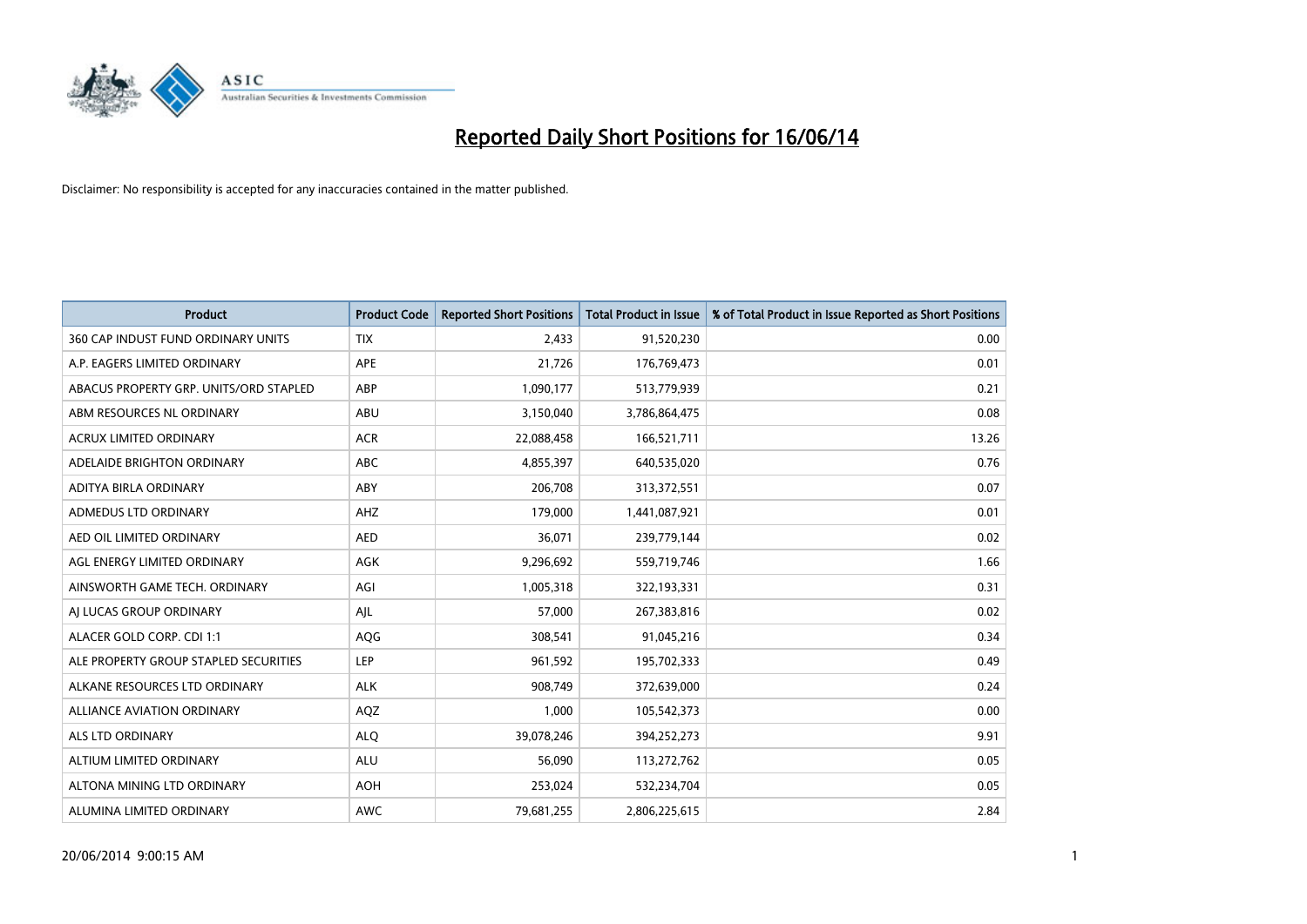

| <b>Product</b>                          | <b>Product Code</b> | <b>Reported Short Positions</b> | <b>Total Product in Issue</b> | % of Total Product in Issue Reported as Short Positions |
|-----------------------------------------|---------------------|---------------------------------|-------------------------------|---------------------------------------------------------|
| AMALGAMATED HOLDINGS ORDINARY           | AHD                 | 1,102                           | 157,859,301                   | 0.00                                                    |
| AMCOM TELECOMM. ORDINARY                | AMM                 | 2,139,579                       | 245,322,894                   | 0.87                                                    |
| AMCOR LIMITED ORDINARY                  | AMC                 | 6,988,309                       | 1,206,684,923                 | 0.58                                                    |
| AMP CAPITAL CHINA ORDINARY UNITS        | AGF                 | 2,413,808                       | 374,593,484                   | 0.64                                                    |
| AMP LIMITED ORDINARY                    | AMP                 | 40,860,143                      | 2,957,737,964                 | 1.38                                                    |
| ANSELL LIMITED ORDINARY                 | <b>ANN</b>          | 5,892,202                       | 152,937,881                   | 3.85                                                    |
| ANTARES ENERGY LTD ORDINARY             | AZZ                 | 424,820                         | 255,000,000                   | 0.17                                                    |
| ANZ BANKING GRP LTD ORDINARY            | ANZ                 | 13, 151, 072                    | 2,744,135,231                 | 0.48                                                    |
| APA GROUP STAPLED SECURITIES            | <b>APA</b>          | 16,468,924                      | 835,750,807                   | 1.97                                                    |
| APN NEWS & MEDIA ORDINARY               | <b>APN</b>          | 3,964,976                       | 1,029,041,356                 | 0.39                                                    |
| AQUARIUS PLATINUM. ORDINARY             | AQP                 | 2,915,334                       | 1,464,310,359                 | 0.20                                                    |
| AOUILA RESOURCES ORDINARY               | <b>AQA</b>          | 3,284,137                       | 411,804,442                   | 0.80                                                    |
| ARAFURA RESOURCE LTD ORDINARY           | <b>ARU</b>          | $\overline{2}$                  | 441,270,644                   | 0.00                                                    |
| ARB CORPORATION ORDINARY                | <b>ARP</b>          | 1,988,100                       | 72,493,302                    | 2.74                                                    |
| ARDENT LEISURE GROUP STAPLED SECURITIES | AAD                 | 6,389,843                       | 405,055,708                   | 1.58                                                    |
| ARENA REIT. ORDINARY UNITS              | <b>ARF</b>          | 7,000                           | 211,495,653                   | 0.00                                                    |
| ARISTOCRAT LEISURE ORDINARY             | ALL                 | 6,982,793                       | 551,418,047                   | 1.27                                                    |
| ARRIUM LTD ORDINARY                     | ARI                 | 17,358,206                      | 1,366,183,142                 | 1.27                                                    |
| ASCIANO LIMITED ORDINARY                | <b>AIO</b>          | 10,445,796                      | 975,385,664                   | 1.07                                                    |
| ASG GROUP LIMITED ORDINARY              | ASZ                 | 568,838                         | 206,720,839                   | 0.28                                                    |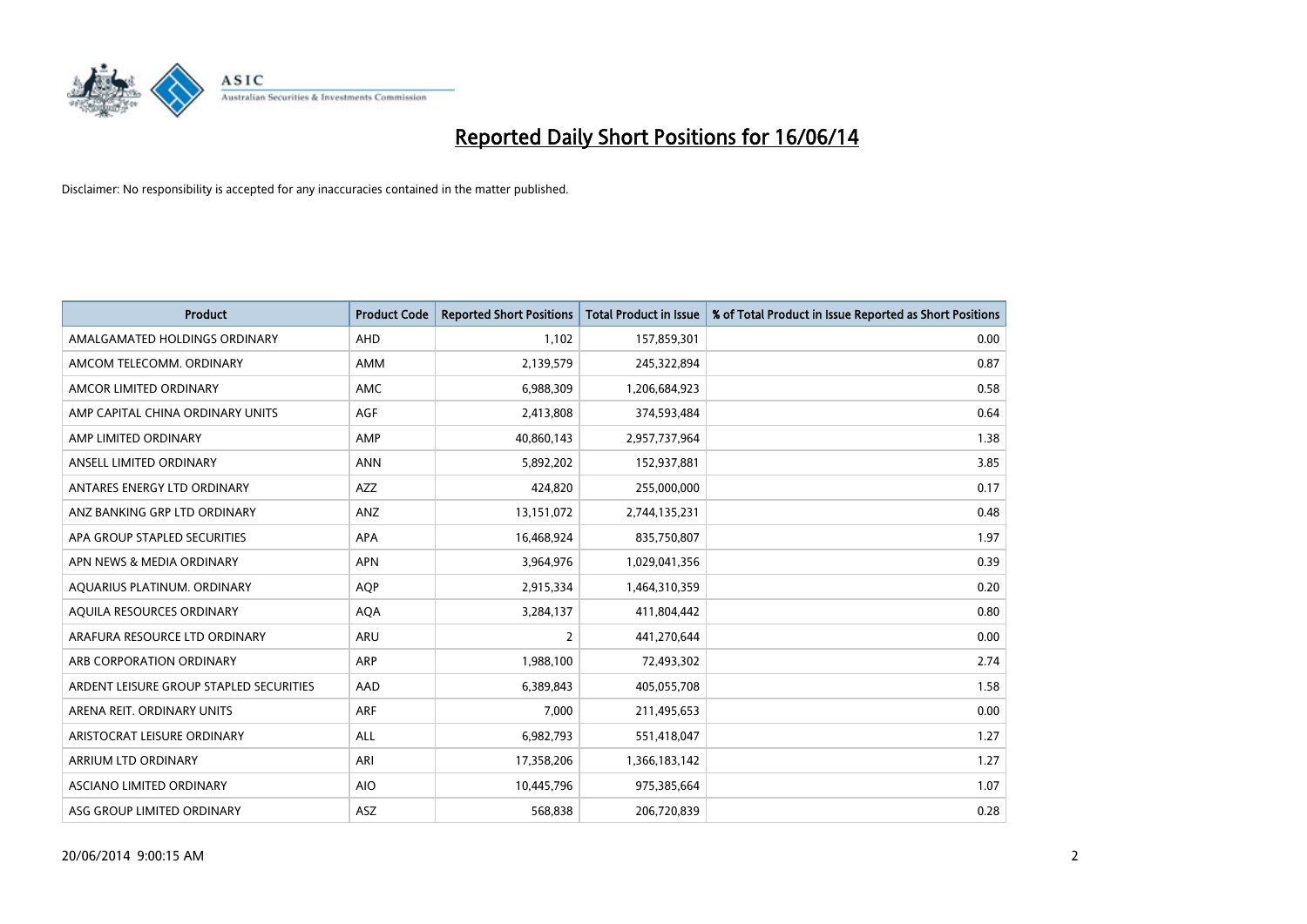

| <b>Product</b>                            | <b>Product Code</b> | <b>Reported Short Positions</b> | <b>Total Product in Issue</b> | % of Total Product in Issue Reported as Short Positions |
|-------------------------------------------|---------------------|---------------------------------|-------------------------------|---------------------------------------------------------|
| ASPEN GROUP ORD/UNITS STAPLED             | <b>APZ</b>          | 17,943                          | 119,948,774                   | 0.01                                                    |
| ASTRO JAP PROP GROUP STAPLED US PROHIBIT. | AJA                 | 29,531                          | 67,211,752                    | 0.04                                                    |
| ASX LIMITED ORDINARY                      | <b>ASX</b>          | 5,300,293                       | 193,595,162                   | 2.74                                                    |
| ATLAS IRON LIMITED ORDINARY               | AGO                 | 85,113,975                      | 915,496,158                   | 9.30                                                    |
| ATRUM COAL NL ORDINARY                    | ATU                 | 340,923                         | 76,305,842                    | 0.45                                                    |
| AUCKLAND INTERNATION ORDINARY             | <b>AIA</b>          | 2,534                           | 1,190,484,097                 | 0.00                                                    |
| AURIZON HOLDINGS LTD ORDINARY             | AZJ                 | 34,537,889                      | 2,137,284,503                 | 1.62                                                    |
| AURORA OIL & GAS ORDINARY                 | <b>AUT</b>          | 15,477                          | 448,785,778                   | 0.00                                                    |
| AUSDRILL LIMITED ORDINARY                 | <b>ASL</b>          | 27,469,379                      | 312,277,224                   | 8.80                                                    |
| AUSENCO LIMITED ORDINARY                  | AAX                 | 3,738,937                       | 168,449,799                   | 2.22                                                    |
| AUSTAL LIMITED ORDINARY                   | ASB                 | 226,212                         | 346,379,377                   | 0.07                                                    |
| AUSTBROKERS HOLDINGS ORDINARY             | <b>AUB</b>          | 44,735                          | 59,955,596                    | 0.07                                                    |
| AUSTIN ENGINEERING ORDINARY               | ANG                 | 1,213,138                       | 84,274,004                    | 1.44                                                    |
| AUSTRALAND PROPERTY STAPLED SECURITY      | <b>ALZ</b>          | 635,914                         | 578,984,528                   | 0.11                                                    |
| AUSTRALIAN AGRICULT, ORDINARY             | <b>AAC</b>          | 3,577,858                       | 532,474,721                   | 0.67                                                    |
| AUSTRALIAN FOUNDAT. ORDINARY              | AFI                 | 100                             | 1,049,055,166                 | 0.00                                                    |
| AUSTRALIAN INFR LTD ORDINARY              | <b>AIX</b>          | 14,364                          | 620,733,944                   | 0.00                                                    |
| AUSTRALIAN PHARM. ORDINARY                | API                 | 10,783,652                      | 488,115,883                   | 2.21                                                    |
| AUTOMOTIVE HOLDINGS ORDINARY              | AHE                 | 311,181                         | 306,437,941                   | 0.10                                                    |
| AVEO GROUP STAPLED SECURITIES             | AOG                 | 10,484,187                      | 500,111,460                   | 2.10                                                    |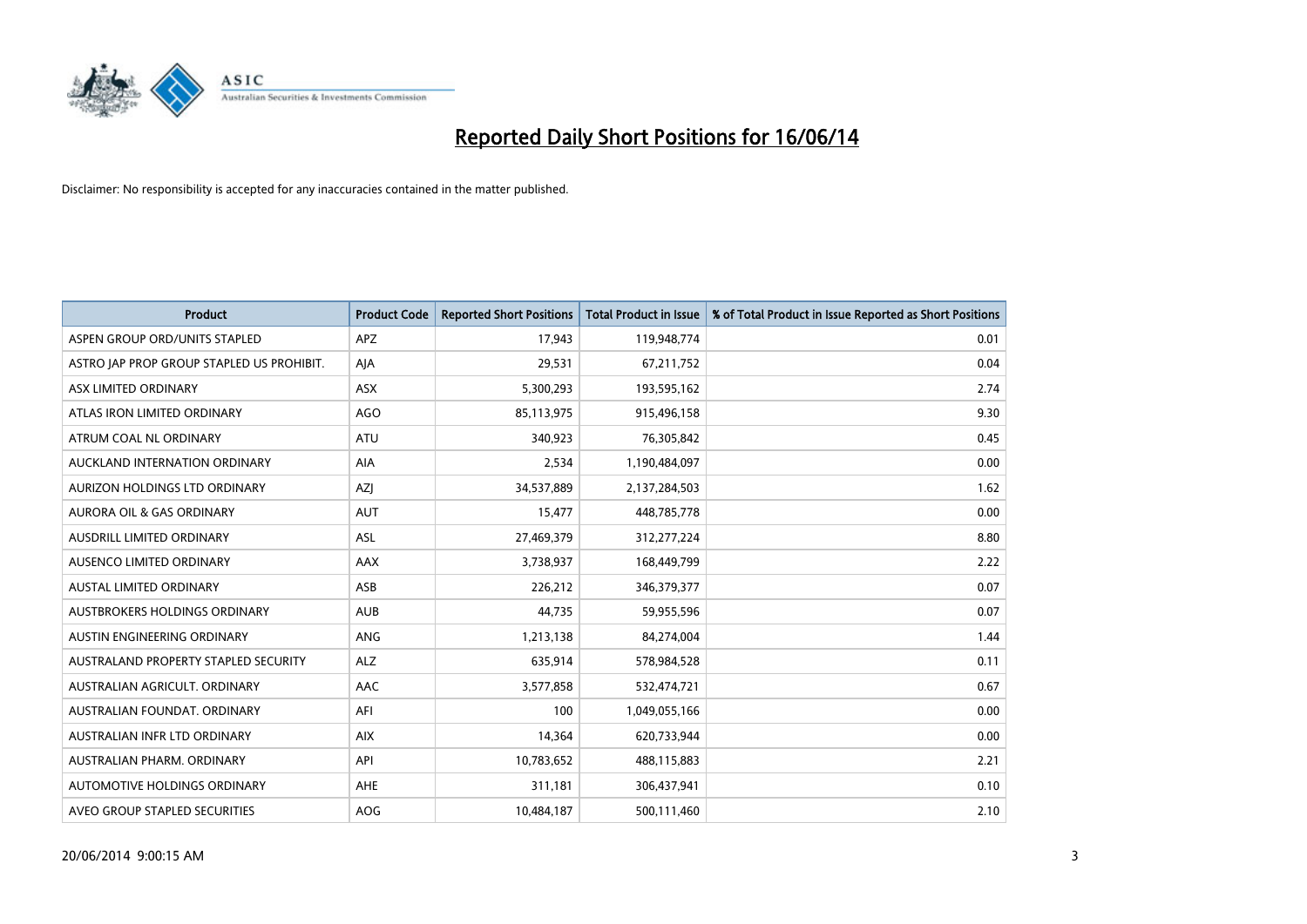

| <b>Product</b>                       | <b>Product Code</b> | <b>Reported Short Positions</b> | <b>Total Product in Issue</b> | % of Total Product in Issue Reported as Short Positions |
|--------------------------------------|---------------------|---------------------------------|-------------------------------|---------------------------------------------------------|
| AWE LIMITED ORDINARY                 | <b>AWE</b>          | 2,238,620                       | 522,696,385                   | 0.43                                                    |
| AZONTO PET LTD ORDINARY              | APY                 | $\mathbf{1}$                    | 1,158,625,100                 | 0.00                                                    |
| AZUMAH RESOURCES ORDINARY            | <b>AZM</b>          | $\mathbf{1}$                    | 356,189,096                   | 0.00                                                    |
| BANDANNA ENERGY ORDINARY             | <b>BND</b>          | 23,973,813                      | 528,481,199                   | 4.54                                                    |
| BANK OF QUEENSLAND. ORDINARY         | <b>BOQ</b>          | 1,695,315                       | 362,516,534                   | 0.47                                                    |
| <b>BANNERMAN RESOURCES ORDINARY</b>  | <b>BMN</b>          | 156,717                         | 324,938,790                   | 0.05                                                    |
| <b>BASE RES LIMITED ORDINARY</b>     | <b>BSE</b>          | 5,517,119                       | 561,840,029                   | 0.98                                                    |
| <b>BATHURST RES LTD. ORDINARY</b>    | <b>BRL</b>          | 6,447,302                       | 944,931,961                   | 0.68                                                    |
| <b>BC IRON LIMITED ORDINARY</b>      | <b>BCI</b>          | 3,580,441                       | 124,028,630                   | 2.89                                                    |
| BEACH ENERGY LIMITED ORDINARY        | <b>BPT</b>          | 16,302,880                      | 1,291,666,518                 | 1.26                                                    |
| BEADELL RESOURCE LTD ORDINARY        | <b>BDR</b>          | 30,440,643                      | 792,057,280                   | 3.84                                                    |
| <b>BEGA CHEESE LTD ORDINARY</b>      | <b>BGA</b>          | 689,250                         | 152,245,802                   | 0.45                                                    |
| BENDIGO AND ADELAIDE ORDINARY        | <b>BEN</b>          | 11,478,124                      | 433,908,388                   | 2.65                                                    |
| BENTHAM IMF LTD ORDINARY             | <b>IMF</b>          | 4,377,330                       | 165,370,269                   | 2.65                                                    |
| BERKELEY RESOURCES ORDINARY          | <b>BKY</b>          | 209,262                         | 180,361,323                   | 0.12                                                    |
| BETASHARES ASX RES ETF UNITS         | <b>ORE</b>          | 517,432                         | 2,922,150                     | 17.71                                                   |
| BHP BILLITON LIMITED ORDINARY        | <b>BHP</b>          | 10,611,483                      | 3,211,691,105                 | 0.33                                                    |
| <b>BIGAIR GROUP LIMITED ORDINARY</b> | <b>BGL</b>          | 45,160                          | 172,872,340                   | 0.03                                                    |
| <b>BILLABONG ORDINARY</b>            | <b>BBG</b>          | 14,636,473                      | 990,370,034                   | 1.48                                                    |
| <b>BIONOMICS LIMITED ORDINARY</b>    | <b>BNO</b>          | 97,670                          | 417,342,567                   | 0.02                                                    |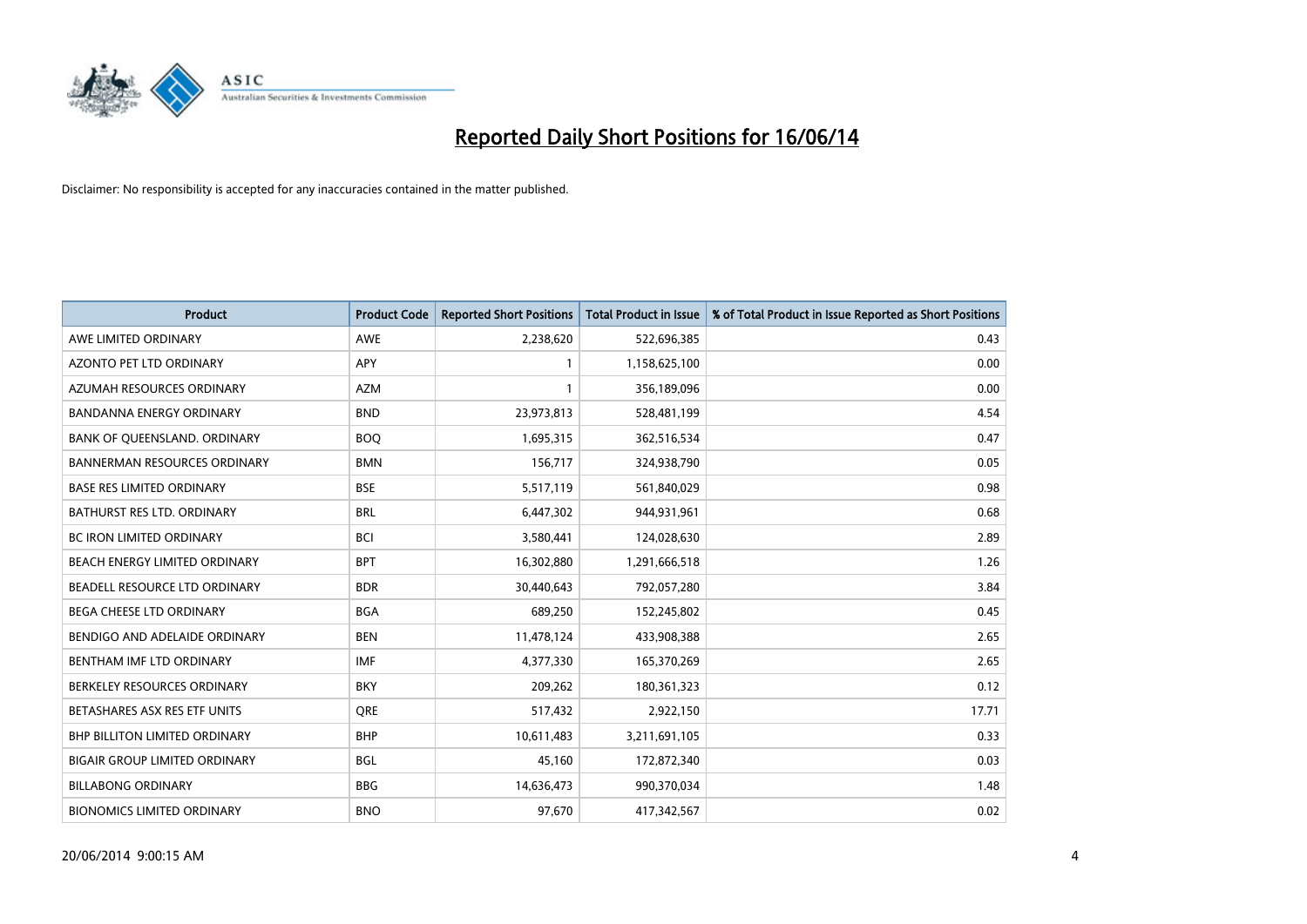

| <b>Product</b>                         | <b>Product Code</b> | <b>Reported Short Positions</b> | <b>Total Product in Issue</b> | % of Total Product in Issue Reported as Short Positions |
|----------------------------------------|---------------------|---------------------------------|-------------------------------|---------------------------------------------------------|
| <b>BLACKMORES LIMITED ORDINARY</b>     | <b>BKL</b>          | 9,348                           | 17,113,392                    | 0.05                                                    |
| BLACKTHORN RESOURCES ORD US PROHIBITED | <b>BTR</b>          | 231,029                         | 164,285,950                   | 0.14                                                    |
| <b>BLUESCOPE STEEL LTD ORDINARY</b>    | <b>BSL</b>          | 1,872,618                       | 558,848,896                   | 0.34                                                    |
| <b>BOART LONGYEAR ORDINARY</b>         | <b>BLY</b>          | 43,060,081                      | 461,163,412                   | 9.34                                                    |
| <b>BORAL LIMITED, ORDINARY</b>         | <b>BLD</b>          | 20,921,186                      | 782,736,249                   | 2.67                                                    |
| <b>BRADKEN LIMITED ORDINARY</b>        | <b>BKN</b>          | 13,034,255                      | 171,027,249                   | 7.62                                                    |
| <b>BRAMBLES LIMITED ORDINARY</b>       | <b>BXB</b>          | 1,855,511                       | 1,562,945,947                 | 0.12                                                    |
| <b>BREVILLE GROUP LTD ORDINARY</b>     | <b>BRG</b>          | 2,834,626                       | 130,095,322                   | 2.18                                                    |
| <b>BRICKWORKS LIMITED ORDINARY</b>     | <b>BKW</b>          | 70,507                          | 148,038,996                   | 0.05                                                    |
| <b>BROCKMAN MINING LTD ORDINARY</b>    | <b>BCK</b>          | 36                              | 8,381,982,131                 | 0.00                                                    |
| BT INVESTMENT MNGMNT ORDINARY          | <b>BTT</b>          | 143,436                         | 282,727,073                   | 0.05                                                    |
| <b>BURU ENERGY ORDINARY</b>            | <b>BRU</b>          | 16,817,529                      | 298,505,530                   | 5.63                                                    |
| <b>BWP TRUST ORDINARY UNITS</b>        | <b>BWP</b>          | 8,572,281                       | 634,395,195                   | 1.35                                                    |
| <b>CABCHARGE AUSTRALIA ORDINARY</b>    | CAB                 | 9,652,440                       | 120,430,683                   | 8.01                                                    |
| <b>CADENCE CAPITAL ORDINARY</b>        | <b>CDM</b>          | 3,030                           | 173,956,164                   | 0.00                                                    |
| CALIBRE GROUP LTD ORDINARY             | <b>CGH</b>          | 2,293                           | 333,200,148                   | 0.00                                                    |
| CALTEX AUSTRALIA ORDINARY              | <b>CTX</b>          | 1,570,978                       | 270,000,000                   | 0.58                                                    |
| CAPE LAMBERT RES LTD ORDINARY          | <b>CFE</b>          | 7,370                           | 635,727,857                   | 0.00                                                    |
| <b>CAPITOL HEALTH ORDINARY</b>         | <b>CAJ</b>          | 218,961                         | 431,180,115                   | 0.05                                                    |
| <b>CARDNO LIMITED ORDINARY</b>         | CDD                 | 6,771,455                       | 162,627,638                   | 4.16                                                    |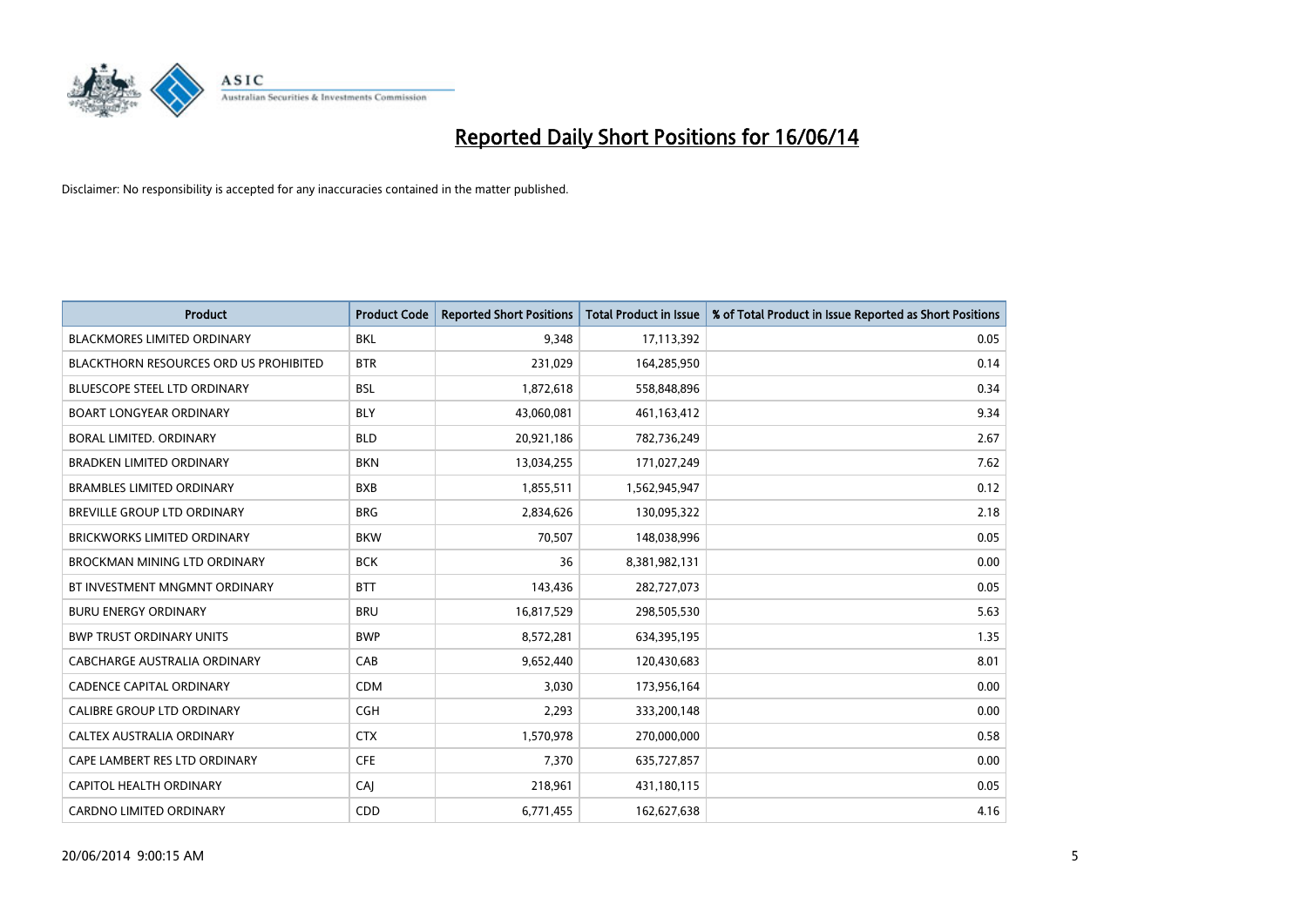

| <b>Product</b>                          | <b>Product Code</b> | <b>Reported Short Positions</b> | <b>Total Product in Issue</b> | % of Total Product in Issue Reported as Short Positions |
|-----------------------------------------|---------------------|---------------------------------|-------------------------------|---------------------------------------------------------|
| <b>CARINDALE PROPERTY UNIT</b>          | <b>CDP</b>          | 2,111                           | 70,000,000                    | 0.00                                                    |
| CARNARVON PETROLEUM ORDINARY            | <b>CVN</b>          | 132,617                         | 987,176,977                   | 0.01                                                    |
| CARSALES.COM LTD ORDINARY               | <b>CRZ</b>          | 6,877,542                       | 237,828,965                   | 2.89                                                    |
| CASH CONVERTERS ORDINARY                | CCV                 | 11,011,828                      | 428,886,124                   | 2.57                                                    |
| CEDAR WOODS PROP. ORDINARY              | <b>CWP</b>          | 177,262                         | 77,595,785                    | 0.23                                                    |
| CELL AQUACULTURE ORDINARY               | CAQ                 | 237,000                         | 374,115,356                   | 0.06                                                    |
| <b>CENTRAL PETROLEUM ORDINARY</b>       | <b>CTP</b>          | 1,336,009                       | 348,718,957                   | 0.38                                                    |
| CERAMIC FUEL CELLS ORDINARY             | <b>CFU</b>          | 4,058                           | 2,478,608,474                 | 0.00                                                    |
| CFS RETAIL TRUST GRP STAPLED SECURITIES | <b>CFX</b>          | 69,361,185                      | 3,018,050,810                 | 2.30                                                    |
| <b>CHALLENGER LIMITED ORDINARY</b>      | <b>CGF</b>          | 1,580,372                       | 530,862,585                   | 0.30                                                    |
| CHANDLER MACLEOD LTD ORDINARY           | <b>CMG</b>          | 1                               | 547,985,086                   | 0.00                                                    |
| CHARTER HALL GROUP STAPLED US PROHIBIT. | <b>CHC</b>          | 430,986                         | 347,925,558                   | 0.12                                                    |
| <b>CHARTER HALL RETAIL UNITS</b>        | <b>CQR</b>          | 11,521,123                      | 369,040,750                   | 3.12                                                    |
| <b>CHORUS LIMITED ORDINARY</b>          | <b>CNU</b>          | 64,035                          | 396,369,767                   | 0.02                                                    |
| COAL OF AFRICA LTD ORDINARY             | <b>CZA</b>          | 426                             | 1,048,368,613                 | 0.00                                                    |
| <b>COALSPUR MINES LTD ORDINARY</b>      | <b>CPL</b>          | 3,307,935                       | 641,394,435                   | 0.52                                                    |
| <b>COBAR CONSOLIDATED ORDINARY</b>      | CCU                 | 100,000                         | 329,715,353                   | 0.03                                                    |
| COCA-COLA AMATIL ORDINARY               | <b>CCL</b>          | 7,631,850                       | 763,590,249                   | 1.00                                                    |
| <b>COCHLEAR LIMITED ORDINARY</b>        | <b>COH</b>          | 10,440,075                      | 57,062,020                    | 18.30                                                   |
| <b>COCKATOO COAL ORDINARY</b>           | <b>COK</b>          | 167,987                         | 4,560,196,928                 | 0.00                                                    |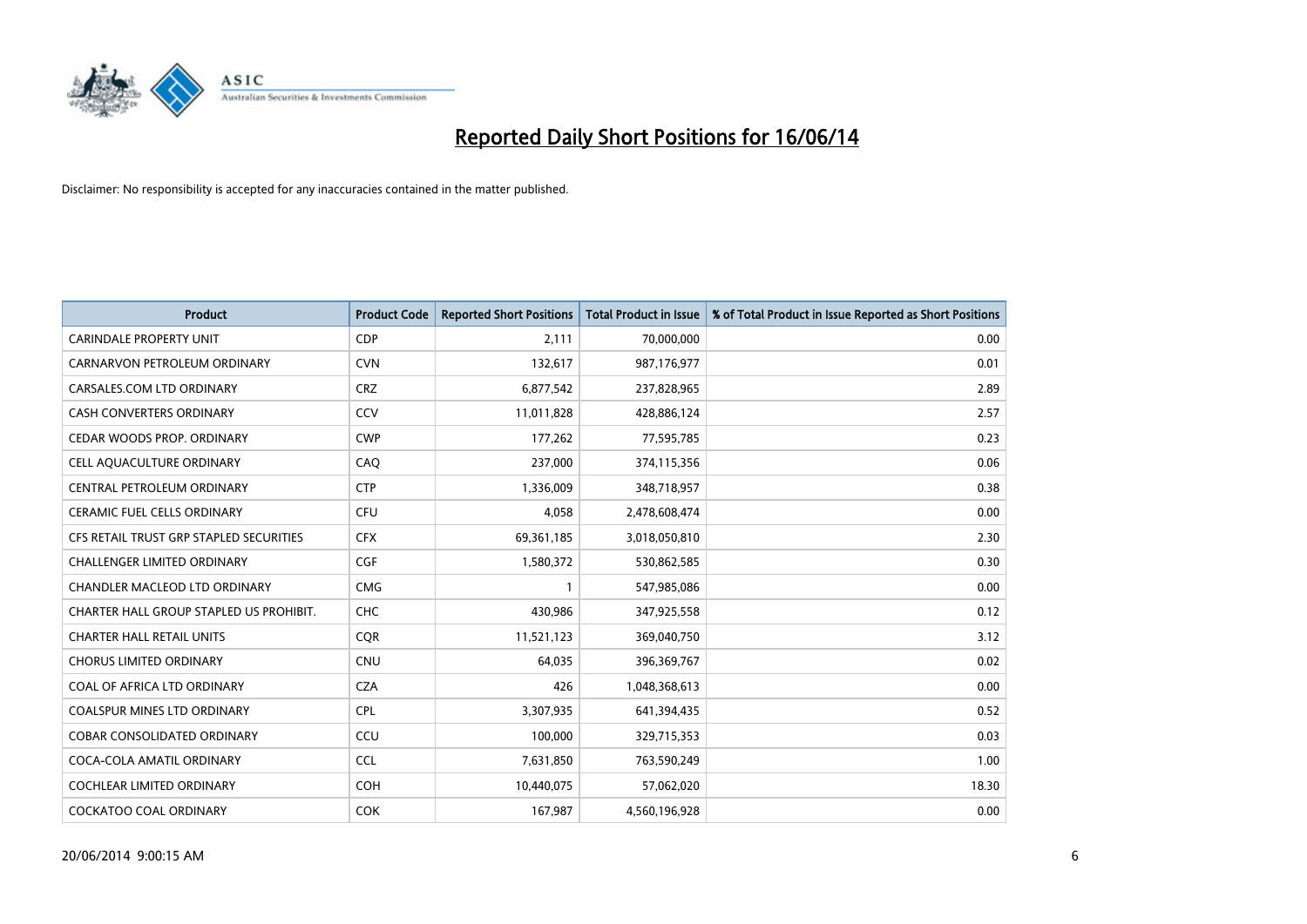

| <b>Product</b>                          | <b>Product Code</b> | <b>Reported Short Positions</b> | <b>Total Product in Issue</b> | % of Total Product in Issue Reported as Short Positions |
|-----------------------------------------|---------------------|---------------------------------|-------------------------------|---------------------------------------------------------|
| <b>CODAN LIMITED ORDINARY</b>           | <b>CDA</b>          | 772,171                         | 176,969,924                   | 0.44                                                    |
| COFFEY INTERNATIONAL ORDINARY           | <b>COF</b>          | 7,994                           | 255,833,165                   | 0.00                                                    |
| <b>COKAL LTD ORDINARY</b>               | <b>CKA</b>          | 6,820                           | 471,103,926                   | 0.00                                                    |
| <b>COLLECTION HOUSE ORDINARY</b>        | <b>CLH</b>          | 2,153,502                       | 129,717,785                   | 1.66                                                    |
| <b>COLLINS FOODS LTD ORDINARY</b>       | <b>CKF</b>          | 17,717                          | 93,000,003                    | 0.02                                                    |
| COMMONWEALTH BANK, ORDINARY             | <b>CBA</b>          | 10,944,436                      | 1,621,319,194                 | 0.68                                                    |
| COMPASS RESOURCES ORDINARY              | <b>CMR</b>          | 7,472                           | 1,403,744,100                 | 0.00                                                    |
| <b>COMPUTERSHARE LTD ORDINARY</b>       | <b>CPU</b>          | 12,975,592                      | 556,203,079                   | 2.33                                                    |
| <b>COOPER ENERGY LTD ORDINARY</b>       | <b>COE</b>          | 2,299                           | 329,235,509                   | 0.00                                                    |
| <b>CORP TRAVEL LIMITED ORDINARY</b>     | <b>CTD</b>          | 279,521                         | 89,890,762                    | 0.31                                                    |
| <b>COVER-MORE GRP LTD ORDINARY</b>      | <b>CVO</b>          | 2,093,378                       | 317,750,000                   | 0.66                                                    |
| CREDIT CORP GROUP ORDINARY              | <b>CCP</b>          | 299,317                         | 46,131,882                    | 0.65                                                    |
| <b>CROMWELL PROP STAPLED SECURITIES</b> | <b>CMW</b>          | 18,354,707                      | 1,727,280,850                 | 1.06                                                    |
| <b>CROWE HORWATH AUS ORDINARY</b>       | <b>CRH</b>          | 442,403                         | 273,005,429                   | 0.16                                                    |
| CROWN RESORTS LTD ORDINARY              | <b>CWN</b>          | 4,168,721                       | 728,394,185                   | 0.57                                                    |
| <b>CSG LIMITED ORDINARY</b>             | <b>CSV</b>          | 278,502                         | 278,973,075                   | 0.10                                                    |
| <b>CSL LIMITED ORDINARY</b>             | <b>CSL</b>          | 468,675                         | 478,179,966                   | 0.10                                                    |
| <b>CSR LIMITED ORDINARY</b>             | <b>CSR</b>          | 14,521,561                      | 506,000,315                   | 2.87                                                    |
| <b>CUDECO LIMITED ORDINARY</b>          | CDU                 | 9,543,600                       | 234,583,408                   | 4.07                                                    |
| DART ENERGY LTD ORDINARY                | <b>DTE</b>          | 691,208                         | 1,108,752,733                 | 0.06                                                    |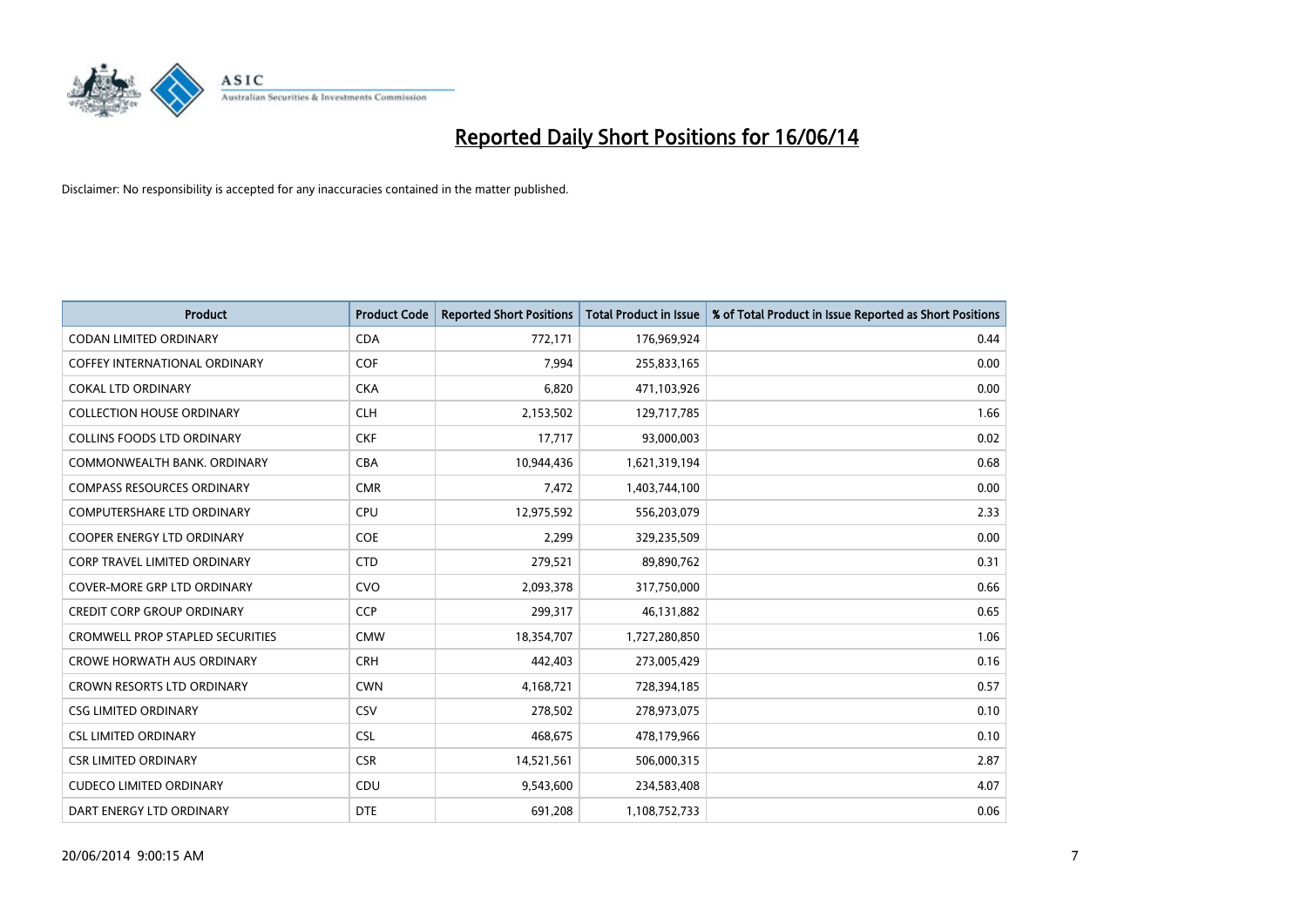

| <b>Product</b>                     | <b>Product Code</b> | <b>Reported Short Positions</b> | <b>Total Product in Issue</b> | % of Total Product in Issue Reported as Short Positions |
|------------------------------------|---------------------|---------------------------------|-------------------------------|---------------------------------------------------------|
| DATA#3 LIMITED ORDINARY            | <b>DTL</b>          | 333,147                         | 153,974,950                   | 0.22                                                    |
| DAVID JONES LIMITED ORDINARY       | <b>DIS</b>          | 25,317,442                      | 537,137,845                   | 4.71                                                    |
| DECMIL GROUP LIMITED ORDINARY      | <b>DCG</b>          | 1,421,035                       | 168,657,794                   | 0.84                                                    |
| DEEP YELLOW LIMITED ORDINARY       | <b>DYL</b>          | 840                             | 1,617,041,367                 | 0.00                                                    |
| DEXUS PROPERTY GROUP STAPLED UNITS | <b>DXS</b>          | 14,635,066                      | 5,433,110,810                 | 0.27                                                    |
| DICK SMITH HLDGS ORDINARY          | <b>DSH</b>          | 16,577,743                      | 236,511,364                   | 7.01                                                    |
| DISCOVERY METALS LTD ORDINARY      | <b>DML</b>          | 1,310,235                       | 644,039,581                   | 0.20                                                    |
| DOMINO PIZZA ENTERPR ORDINARY      | <b>DMP</b>          | 2,266,059                       | 85,933,273                    | 2.64                                                    |
| DONACO INTERNATIONAL ORDINARY      | <b>DNA</b>          | 4,367,477                       | 460,178,463                   | 0.95                                                    |
| DOWNER EDI LIMITED ORDINARY        | <b>DOW</b>          | 16,835,849                      | 435,399,975                   | 3.87                                                    |
| DRAGON MINING LTD ORDINARY         | <b>DRA</b>          | 147                             | 88,840,613                    | 0.00                                                    |
| DRILLSEARCH ENERGY ORDINARY        | <b>DLS</b>          | 20,452,746                      | 432,965,895                   | 4.72                                                    |
| DUET GROUP STAPLED US PROHIBIT.    | <b>DUE</b>          | 6,750,232                       | 1,317,809,323                 | 0.51                                                    |
| DULUXGROUP LIMITED ORDINARY        | <b>DLX</b>          | 1,420,186                       | 381,093,950                   | 0.37                                                    |
| <b>DWS LTD ORDINARY</b>            | <b>DWS</b>          | 156,599                         | 132,362,763                   | 0.12                                                    |
| ECHO ENTERTAINMENT ORDINARY        | EGP                 | 11,278,397                      | 825,672,730                   | 1.37                                                    |
| ELDERS LIMITED ORDINARY            | <b>ELD</b>          | 19,825,545                      | 455,013,329                   | 4.36                                                    |
| ELEMENTAL MINERALS ORDINARY        | <b>ELM</b>          | 129,129                         | 305,063,391                   | 0.04                                                    |
| <b>EMECO HOLDINGS ORDINARY</b>     | <b>EHL</b>          | 10,705,008                      | 599,675,707                   | 1.79                                                    |
| <b>ENDEAVOUR MIN CORP CDI 1:1</b>  | <b>EVR</b>          | 31,265                          | 57,448,149                    | 0.05                                                    |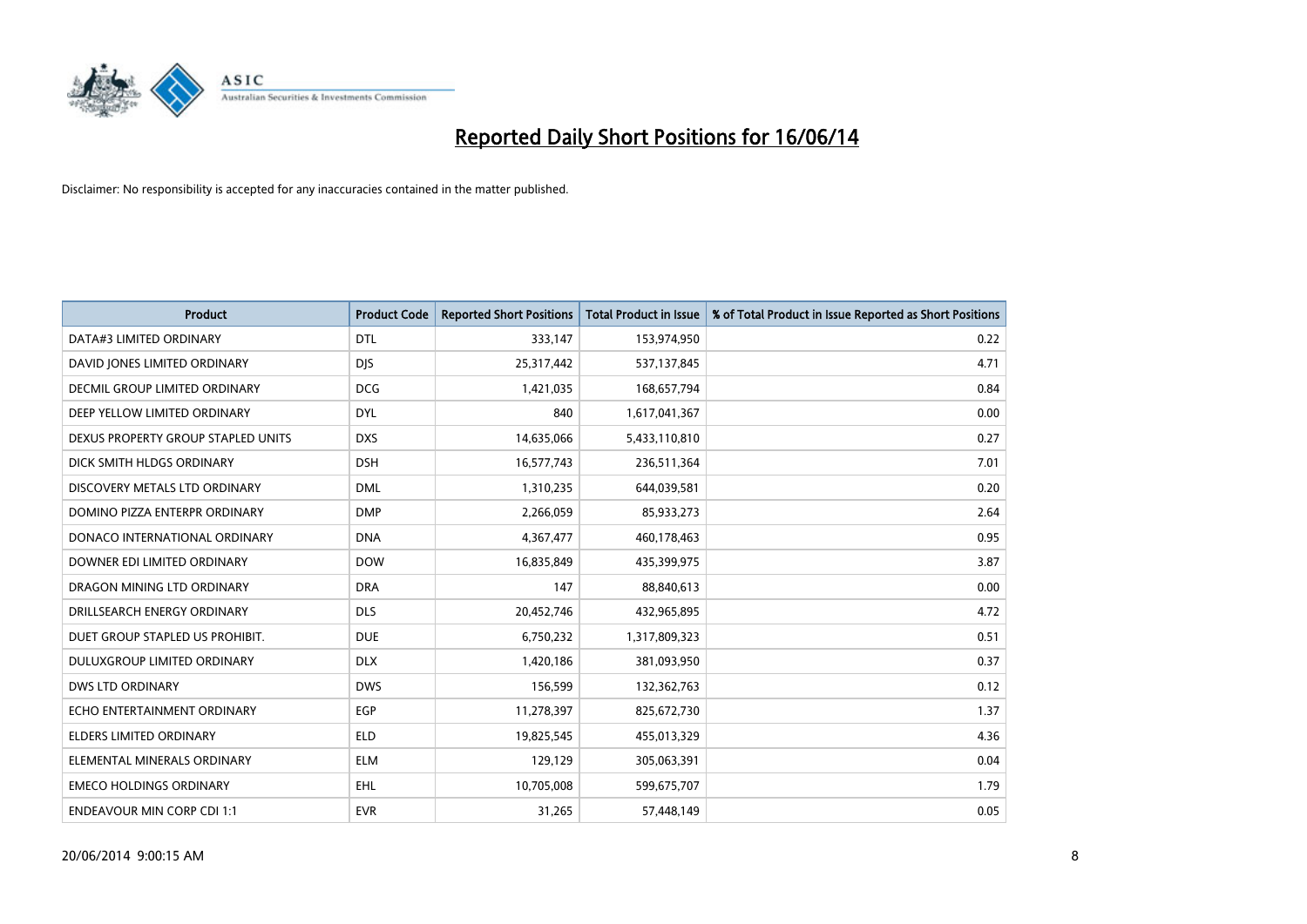

| <b>Product</b>                         | <b>Product Code</b> | <b>Reported Short Positions</b> | <b>Total Product in Issue</b> | % of Total Product in Issue Reported as Short Positions |
|----------------------------------------|---------------------|---------------------------------|-------------------------------|---------------------------------------------------------|
| <b>ENERGY RESOURCES ORDINARY 'A'</b>   | <b>ERA</b>          | 9,518,634                       | 517,725,062                   | 1.84                                                    |
| <b>ENERGY WORLD CORPOR, ORDINARY</b>   | <b>EWC</b>          | 43,765,201                      | 1,734,166,672                 | 2.52                                                    |
| <b>ENVESTRA LIMITED ORDINARY</b>       | <b>ENV</b>          | 1,378,355                       | 1,796,808,474                 | 0.08                                                    |
| EQUATORIAL RES LTD ORDINARY            | EQX                 | 1,332                           | 122,185,353                   | 0.00                                                    |
| ERM POWER LIMITED ORDINARY             | EPW                 | 768,977                         | 239,269,727                   | 0.32                                                    |
| ETHANE PIPELINE STAPLED SECURITIES     | <b>EPX</b>          | 4,168                           | 69,302,275                    | 0.01                                                    |
| EVOLUTION MINING LTD ORDINARY          | <b>EVN</b>          | 34,459,123                      | 709,989,453                   | 4.85                                                    |
| FAIRFAX MEDIA LTD ORDINARY             | <b>FXJ</b>          | 76,280,322                      | 2,351,955,725                 | 3.24                                                    |
| <b>FANTASTIC HOLDINGS ORDINARY</b>     | <b>FAN</b>          | 77,725                          | 103,068,398                   | 0.08                                                    |
| <b>FAR LTD ORDINARY</b>                | FAR                 | 8,296,474                       | 2,699,846,742                 | 0.31                                                    |
| FEDERATION CNTRES ORD/UNIT STAPLED SEC | <b>FDC</b>          | 3,108,980                       | 1,427,641,565                 | 0.22                                                    |
| FINBAR GROUP LIMITED ORDINARY          | <b>FRI</b>          | 2,683                           | 227,018,204                   | 0.00                                                    |
| FISHER & PAYKEL H. ORDINARY            | <b>FPH</b>          | 6,985                           | 551,589,695                   | 0.00                                                    |
| FLEETWOOD CORP ORDINARY                | <b>FWD</b>          | 2,249,866                       | 60,581,211                    | 3.71                                                    |
| FLETCHER BUILDING ORDINARY             | <b>FBU</b>          | 1,842,708                       | 687,854,788                   | 0.27                                                    |
| FLEXIGROUP LIMITED ORDINARY            | <b>FXL</b>          | 2,033,724                       | 304,096,060                   | 0.67                                                    |
| FLIGHT CENTRE TRAVEL ORDINARY          | <b>FLT</b>          | 6,186,633                       | 100,566,954                   | 6.15                                                    |
| FLINDERS MINES LTD ORDINARY            | <b>FMS</b>          | 18,847,712                      | 2,400,995,602                 | 0.78                                                    |
| <b>FOCUS MINERALS LTD ORDINARY</b>     | <b>FML</b>          | 5,261,625                       | 9,137,375,877                 | 0.06                                                    |
| FOLKESTONE EDU TRUST UNITS             | <b>FET</b>          | 3,610                           | 205,069,661                   | 0.00                                                    |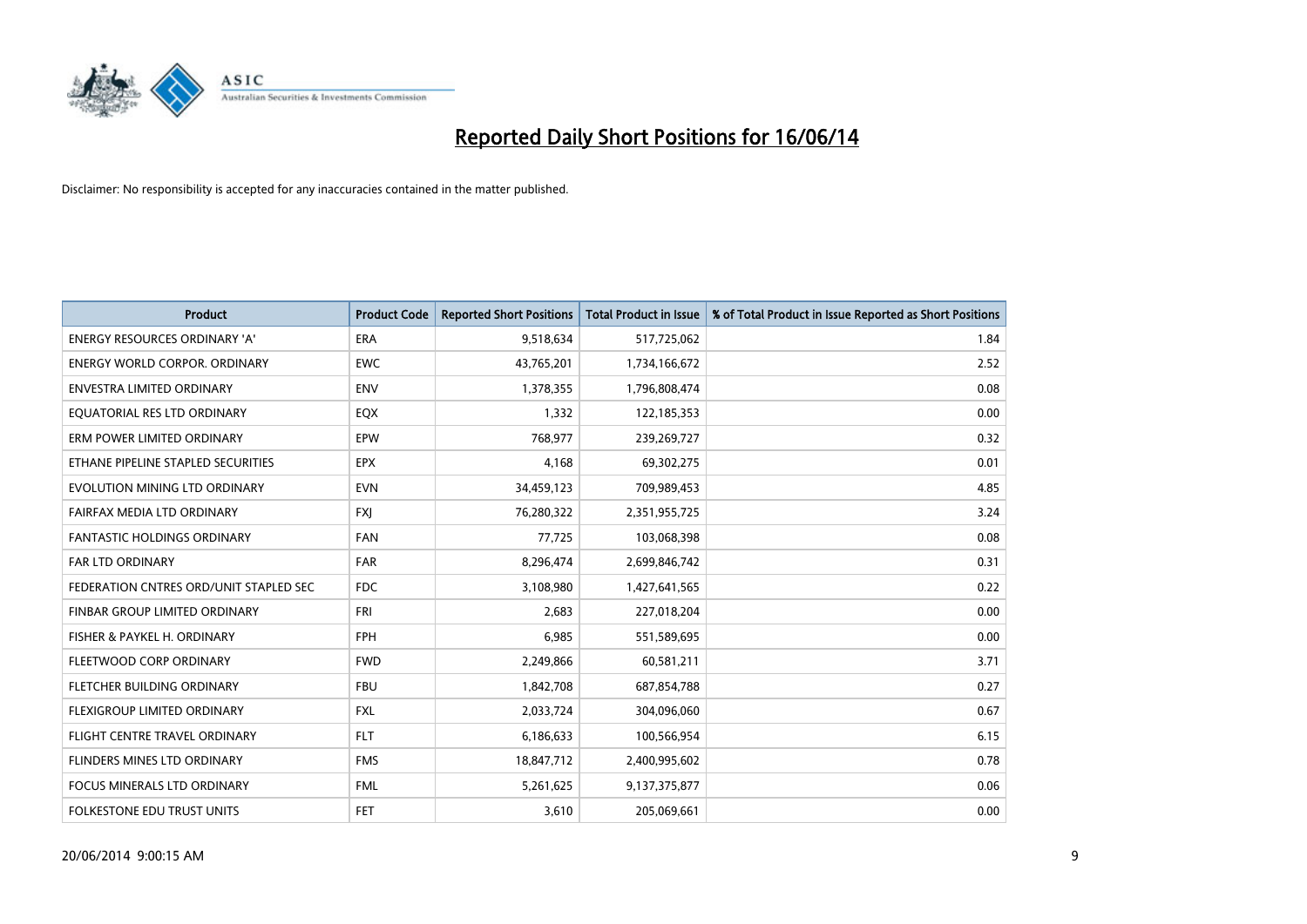

| <b>Product</b>                               | <b>Product Code</b> | <b>Reported Short Positions</b> | <b>Total Product in Issue</b> | % of Total Product in Issue Reported as Short Positions |
|----------------------------------------------|---------------------|---------------------------------|-------------------------------|---------------------------------------------------------|
| FONTERRA SHARE FUND ORDINARY UNITS           | FSF                 | 8                               | 105,899,349                   | 0.00                                                    |
| <b>FORGE GROUP LIMITED ORDINARY</b>          | <b>FGE</b>          | 2,058,938                       | 86,169,014                    | 2.39                                                    |
| <b>FORTESCUE METALS GRP ORDINARY</b>         | <b>FMG</b>          | 183,266,246                     | 3,113,798,151                 | 5.89                                                    |
| FREEDOM FOOD LTD ORDINARY                    | <b>FNP</b>          | 13,870                          | 150,645,371                   | 0.01                                                    |
| <b>G.U.D. HOLDINGS ORDINARY</b>              | GUD                 | 3,211,594                       | 70,939,492                    | 4.53                                                    |
| <b>G8 EDUCATION LIMITED ORDINARY</b>         | <b>GEM</b>          | 8,917,410                       | 330,941,088                   | 2.69                                                    |
| <b>GALAXY RESOURCES ORDINARY</b>             | GXY                 | 376,014                         | 1,027,077,829                 | 0.04                                                    |
| <b>GDI PROPERTY GRP STAPLED SECURITIES</b>   | <b>GDI</b>          | 96.810                          | 567,575,025                   | 0.02                                                    |
| <b>GENESIS ENERGY LTD ORDINARY</b>           | <b>GNE</b>          | 18,000                          | 1,000,000,000                 | 0.00                                                    |
| <b>GENETIC TECHNOLOGIES ORDINARY</b>         | <b>GTG</b>          | 1,343,430                       | 590,948,752                   | 0.23                                                    |
| <b>GEODYNAMICS LIMITED ORDINARY</b>          | GDY                 | 819                             | 435,880,130                   | 0.00                                                    |
| <b>GINDALBIE METALS LTD ORDINARY</b>         | GBG                 | 35,159,836                      | 1,493,660,842                 | 2.35                                                    |
| <b>GOODMAN FIELDER, ORDINARY</b>             | <b>GFF</b>          | 12,280,333                      | 1,955,559,207                 | 0.63                                                    |
| <b>GOODMAN GROUP STAPLED</b>                 | <b>GMG</b>          | 6,025,527                       | 1,727,685,976                 | 0.35                                                    |
| <b>GPT GROUP STAPLED SEC.</b>                | <b>GPT</b>          | 5,585,357                       | 1,685,460,955                 | 0.33                                                    |
| <b>GRAINCORP LIMITED A CLASS ORDINARY</b>    | <b>GNC</b>          | 9,326,819                       | 228,855,628                   | 4.08                                                    |
| <b>GRANGE RESOURCES. ORDINARY</b>            | GRR                 | 6,172,128                       | 1,157,097,869                 | 0.53                                                    |
| <b>GREENCROSS LIMITED ORDINARY</b>           | <b>GXL</b>          | 19,968                          | 90,893,174                    | 0.02                                                    |
| <b>GREENLAND MIN EN LTD ORDINARY</b>         | GGG                 | 4,823,012                       | 576,452,827                   | 0.84                                                    |
| <b>GREENLAND MIN EN LTD RIGHTS 26-JUN-14</b> | GGGR                | 546,208                         | 88,685,050                    | 0.62                                                    |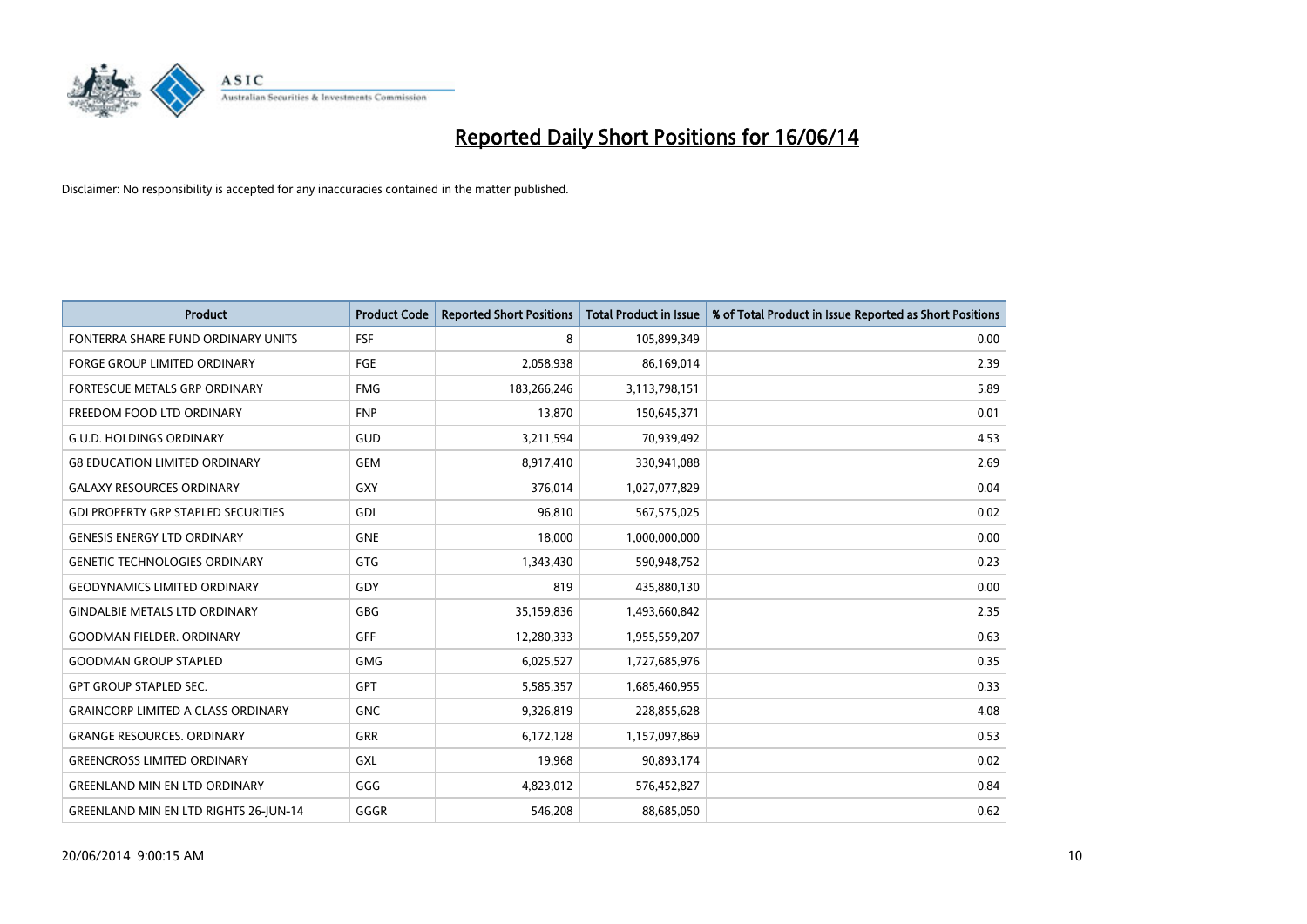

| <b>Product</b>                                   | <b>Product Code</b> | <b>Reported Short Positions</b> | <b>Total Product in Issue</b> | % of Total Product in Issue Reported as Short Positions |
|--------------------------------------------------|---------------------|---------------------------------|-------------------------------|---------------------------------------------------------|
| <b>GROWTHPOINT PROPERTY ORD/UNIT STAPLED SEC</b> | GOZ                 | 425,608                         | 488,029,437                   | 0.09                                                    |
| <b>GRYPHON MINERALS LTD ORDINARY</b>             | GRY                 | 4,183,001                       | 401,011,505                   | 1.04                                                    |
| <b>GUILDFORD COAL LTD ORDINARY</b>               | <b>GUF</b>          | 2,847,598                       | 761,857,020                   | 0.37                                                    |
| <b>GUINNESS PEAT GROUP. CDI 1:1</b>              | <b>GPG</b>          | 1,925                           | 171,244,089                   | 0.00                                                    |
| <b>GWA GROUP LTD ORDINARY</b>                    | <b>GWA</b>          | 15,697,463                      | 306,533,770                   | 5.12                                                    |
| HANSEN TECHNOLOGIES ORDINARY                     | <b>HSN</b>          | 9,616                           | 161,209,642                   | 0.01                                                    |
| <b>HARVEY NORMAN ORDINARY</b>                    | <b>HVN</b>          | 60,777,057                      | 1,062,316,784                 | 5.72                                                    |
| HASTINGS HIGH YIELD ORDINARY UNITS               | <b>HHY</b>          | 590                             | 103,070,369                   | 0.00                                                    |
| <b>HENDERSON GROUP CDI 1:1</b>                   | <b>HGG</b>          | 1,628,069                       | 667,097,807                   | 0.24                                                    |
| HFA HOLDINGS LIMITED ORDINARY                    | <b>HFA</b>          | 3,809                           | 118,738,157                   | 0.00                                                    |
| HIGHLANDS PACIFIC ORDINARY                       | <b>HIG</b>          | 3,153                           | 854,261,346                   | 0.00                                                    |
| HILLGROVE RES LTD ORDINARY                       | <b>HGO</b>          | 372,398                         | 1,180,889,221                 | 0.03                                                    |
| <b>HILLS LTD ORDINARY</b>                        | <b>HIL</b>          | 62,844                          | 234,673,087                   | 0.03                                                    |
| HORIZON OIL LIMITED ORDINARY                     | <b>HZN</b>          | 67,938,093                      | 1,301,981,265                 | 5.22                                                    |
| <b>HOTEL PROPERTY STAPLED</b>                    | <b>HPI</b>          | 27,808                          | 132,870,000                   | 0.02                                                    |
| <b>IBUY GROUP LTD ORDINARY</b>                   | <b>IBY</b>          | 3,586,056                       | 426,069,834                   | 0.84                                                    |
| ICAR ASIA LTD ORDINARY                           | ICQ                 | 36,546                          | 122,287,174                   | 0.03                                                    |
| <b>ICON ENERGY LIMITED ORDINARY</b>              | <b>ICN</b>          | 27,075                          | 615,774,351                   | 0.00                                                    |
| <b>IINET LIMITED ORDINARY</b>                    | <b>IIN</b>          | 3,856,334                       | 161,238,847                   | 2.39                                                    |
| ILUKA RESOURCES ORDINARY                         | ILU                 | 41,015,016                      | 418,700,517                   | 9.80                                                    |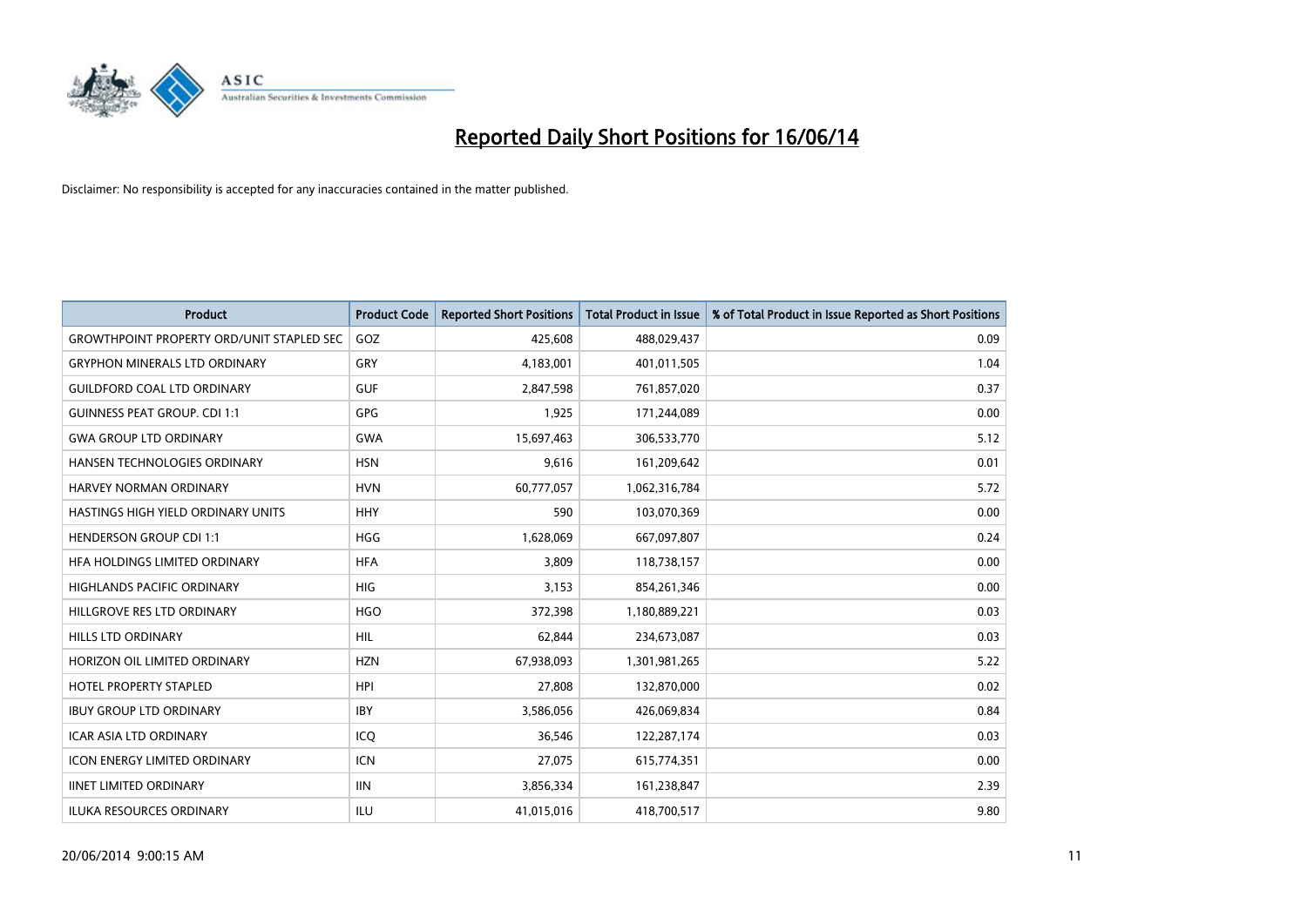

| <b>Product</b>                                  | <b>Product Code</b> | <b>Reported Short Positions</b> | <b>Total Product in Issue</b> | % of Total Product in Issue Reported as Short Positions |
|-------------------------------------------------|---------------------|---------------------------------|-------------------------------|---------------------------------------------------------|
| <b>IMDEX LIMITED ORDINARY</b>                   | <b>IMD</b>          | 4,434,283                       | 212,110,368                   | 2.09                                                    |
| <b>INCITEC PIVOT ORDINARY</b>                   | IPL                 | 24,764,653                      | 1,644,919,097                 | 1.51                                                    |
| INDEPENDENCE GROUP ORDINARY                     | <b>IGO</b>          | 395,922                         | 233,323,905                   | 0.17                                                    |
| INDOCHINE MINING LTD ORDINARY                   | <b>IDC</b>          | 18,008                          | 1,095,830,301                 | 0.00                                                    |
| <b>INDOPHIL RESOURCES ORDINARY</b>              | <b>IRN</b>          | 287,962                         | 1,203,146,194                 | 0.02                                                    |
| <b>INDUSTRIA REIT STAPLED</b>                   | <b>IDR</b>          | 72,456                          | 125,000,001                   | 0.06                                                    |
| <b>INFIGEN ENERGY STAPLED SECURITIES</b>        | <b>IFN</b>          | 2,999,452                       | 764,993,434                   | 0.39                                                    |
| <b>INFOMEDIA LTD ORDINARY</b>                   | <b>IFM</b>          | 2,058                           | 306,766,855                   | 0.00                                                    |
| INGENIA GROUP STAPLED SECURITIES                | <b>INA</b>          | 2,266,233                       | 676,240,232                   | 0.34                                                    |
| <b>INSURANCE AUSTRALIA ORDINARY</b>             | <b>IAG</b>          | 18,906,975                      | 2,341,618,048                 | 0.81                                                    |
| <b>INTREPID MINES ORDINARY</b>                  | <b>IAU</b>          | 4,890,819                       | 557,240,743                   | 0.88                                                    |
| <b>INVESTA OFFICE FUND STAPLED SECURITIES</b>   | <b>IOF</b>          | 251,729                         | 614,047,458                   | 0.04                                                    |
| <b>INVOCARE LIMITED ORDINARY</b>                | <b>IVC</b>          | 4,339,140                       | 110,030,298                   | 3.94                                                    |
| <b>IOOF HOLDINGS LTD ORDINARY</b>               | IFL                 | 2,469,587                       | 232,118,034                   | 1.06                                                    |
| <b>IPROPERTY GROUP LTD ORDINARY</b>             | <b>IPP</b>          | 1,746,074                       | 181,703,204                   | 0.96                                                    |
| <b>IRESS LIMITED ORDINARY</b>                   | <b>IRE</b>          | 3,618,567                       | 158,585,126                   | 2.28                                                    |
| <b>IRON ORE HOLDINGS ORDINARY</b>               | <b>IOH</b>          | 26,197                          | 161,174,005                   | 0.02                                                    |
| <b>ISELECT LTD ORDINARY</b>                     | <b>ISU</b>          | 348,779                         | 260,889,894                   | 0.13                                                    |
| <b>IAMES HARDIE INDUST CHESS DEPOSITARY INT</b> | <b>IHX</b>          | 3,085,249                       | 445,550,541                   | 0.69                                                    |
| JAPARA HEALTHCARE LT ORDINARY                   | <b>IHC</b>          | 9,365,343                       | 262,500,000                   | 3.57                                                    |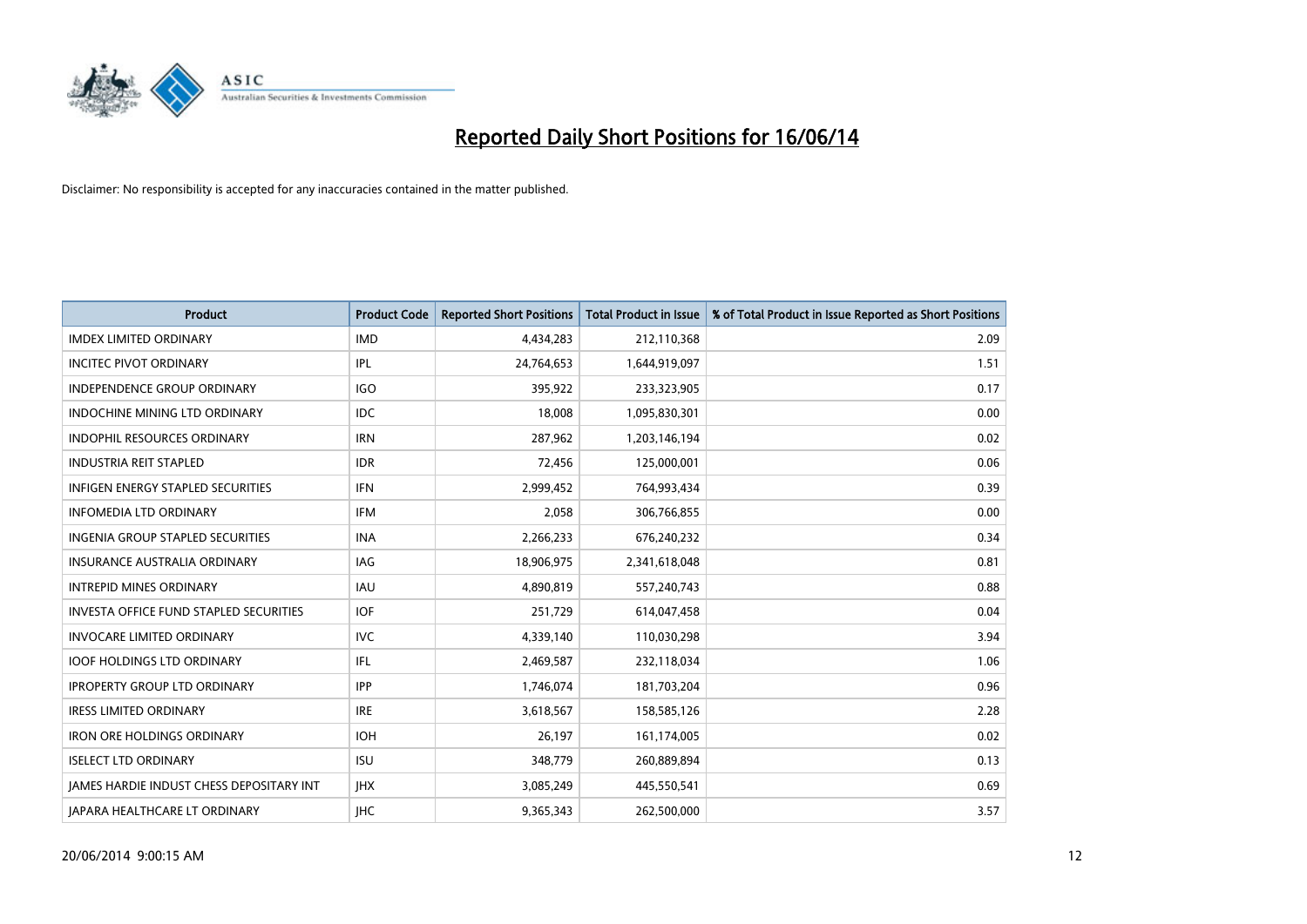

| <b>Product</b>                        | <b>Product Code</b> | <b>Reported Short Positions</b> | <b>Total Product in Issue</b> | % of Total Product in Issue Reported as Short Positions |
|---------------------------------------|---------------------|---------------------------------|-------------------------------|---------------------------------------------------------|
| <b>JB HI-FI LIMITED ORDINARY</b>      | <b>JBH</b>          | 11,859,577                      | 100,385,400                   | 11.81                                                   |
| KAGARA LTD ORDINARY                   | KZL                 | 4,528,202                       | 798,953,117                   | 0.57                                                    |
| KAROON GAS AUSTRALIA ORDINARY         | <b>KAR</b>          | 12,401,890                      | 255,841,581                   | 4.85                                                    |
| KATHMANDU HOLD LTD ORDINARY           | <b>KMD</b>          | 2,026,805                       | 200,633,469                   | 1.01                                                    |
| <b>KBL MINING LIMITED ORDINARY</b>    | <b>KBL</b>          | 1,820                           | 393,535,629                   | 0.00                                                    |
| KINGSGATE CONSOLID, ORDINARY          | <b>KCN</b>          | 4,913,171                       | 223,584,937                   | 2.20                                                    |
| KINGSROSE MINING LTD ORDINARY         | <b>KRM</b>          | 362,286                         | 358,611,493                   | 0.10                                                    |
| LEIGHTON HOLDINGS ORDINARY            | LEI                 | 7,724,721                       | 338,503,563                   | 2.28                                                    |
| LEND LEASE GROUP UNIT/ORD STAPLED     | <b>LLC</b>          | 6,104,103                       | 577,475,833                   | 1.06                                                    |
| LIQUEFIED NATURAL ORDINARY            | LNG                 | 1,632,643                       | 387,436,269                   | 0.42                                                    |
| LYCOPODIUM LIMITED ORDINARY           | <b>LYL</b>          | $\mathbf{1}$                    | 38,965,103                    | 0.00                                                    |
| <b>LYNAS CORPORATION ORDINARY</b>     | <b>LYC</b>          | 114,208,545                     | 2,333,661,566                 | 4.89                                                    |
| <b>M2 GRP LTD ORDINARY</b>            | <b>MTU</b>          | 17,041,321                      | 180,431,516                   | 9.44                                                    |
| <b>MACA LIMITED ORDINARY</b>          | <b>MLD</b>          | 106,834                         | 202,676,373                   | 0.05                                                    |
| <b>MACMAHON HOLDINGS ORDINARY</b>     | <b>MAH</b>          | 142,227                         | 1,261,699,966                 | 0.01                                                    |
| MACO ATLAS ROADS GRP ORDINARY STAPLED | <b>MOA</b>          | 3,964,726                       | 487,230,540                   | 0.81                                                    |
| MACQUARIE GROUP LTD ORDINARY          | MQG                 | 1,370,518                       | 321, 167, 177                 | 0.43                                                    |
| MAGELLAN FIN GRP LTD ORDINARY         | <b>MFG</b>          | 2,654,919                       | 158,842,157                   | 1.67                                                    |
| MATRIX C & E LTD ORDINARY             | <b>MCE</b>          | 2,768,092                       | 94,555,428                    | 2.93                                                    |
| MAVERICK DRILLING ORDINARY            | <b>MAD</b>          | 5,427,469                       | 533,885,763                   | 1.02                                                    |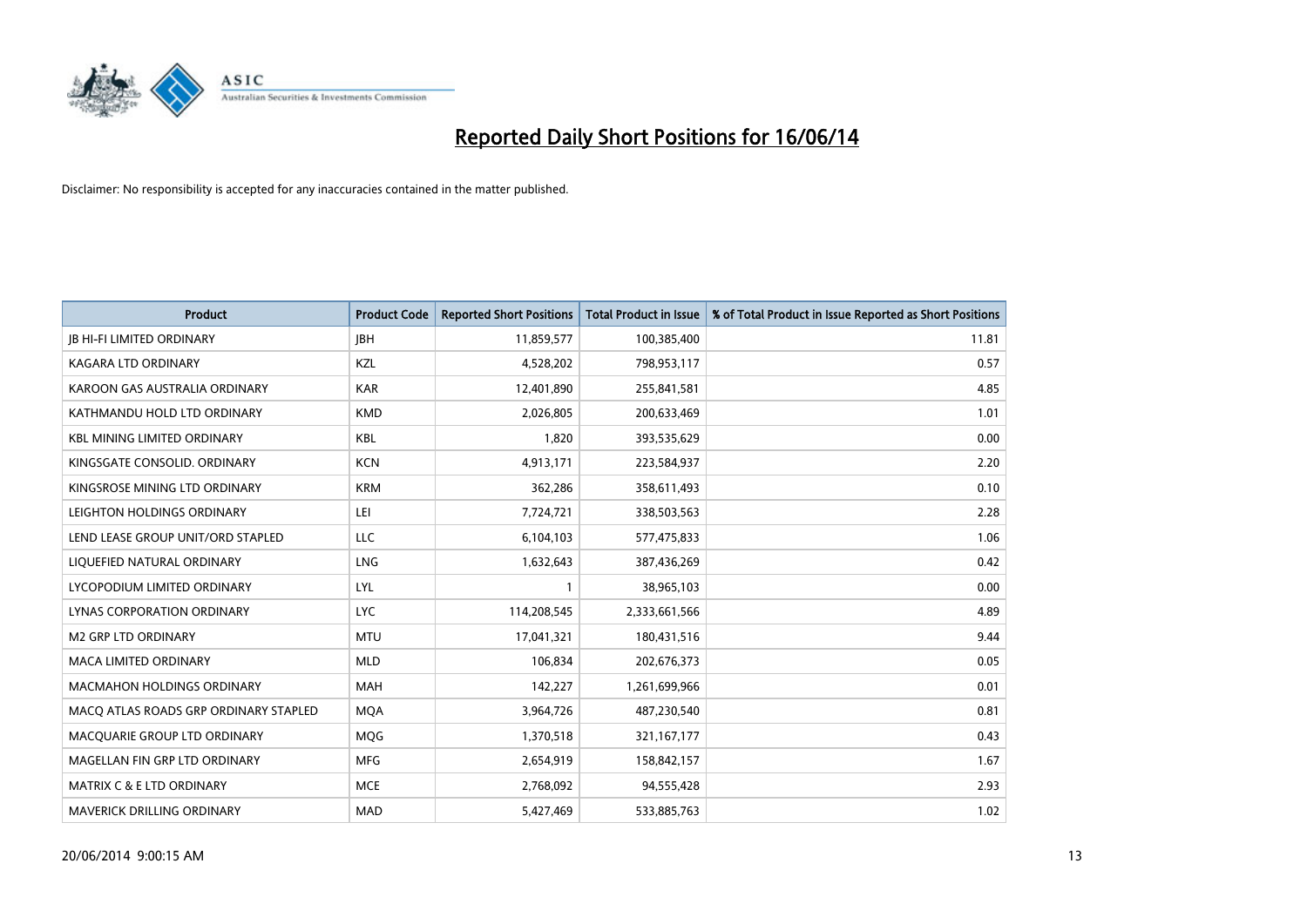

| <b>Product</b>                       | <b>Product Code</b> | <b>Reported Short Positions</b> | <b>Total Product in Issue</b> | % of Total Product in Issue Reported as Short Positions |
|--------------------------------------|---------------------|---------------------------------|-------------------------------|---------------------------------------------------------|
| <b>MAXITRANS INDUSTRIES ORDINARY</b> | <b>MXI</b>          | 440,729                         | 185,075,653                   | 0.24                                                    |
| MAYNE PHARMA LTD ORDINARY            | <b>MYX</b>          | 1,600,841                       | 586,651,477                   | 0.27                                                    |
| MCALEESE LTD ORDINARY                | <b>MCS</b>          | 3,244                           | 287,365,502                   | 0.00                                                    |
| MCMILLAN SHAKESPEARE ORDINARY        | <b>MMS</b>          | 439,493                         | 74,523,965                    | 0.59                                                    |
| <b>MCPHERSON'S LTD ORDINARY</b>      | <b>MCP</b>          | 130,391                         | 95,434,645                    | 0.14                                                    |
| MEDUSA MINING LTD ORDINARY           | <b>MML</b>          | 6,004,664                       | 207,794,301                   | 2.89                                                    |
| MELBOURNE IT LIMITED ORDINARY        | <b>MLB</b>          | 91,262                          | 92,944,392                    | 0.10                                                    |
| <b>MERMAID MARINE ORDINARY</b>       | <b>MRM</b>          | 5,110,567                       | 366,766,098                   | 1.39                                                    |
| MESOBLAST LIMITED ORDINARY           | <b>MSB</b>          | 22,993,082                      | 321,616,694                   | 7.15                                                    |
| METALS X LIMITED ORDINARY            | <b>MLX</b>          | 1,308,319                       | 1,655,386,110                 | 0.08                                                    |
| METCASH LIMITED ORDINARY             | <b>MTS</b>          | 97,309,871                      | 888,338,048                   | 10.95                                                   |
| METMINCO LIMITED ORDINARY            | <b>MNC</b>          | 142,147                         | 1,749,543,023                 | 0.01                                                    |
| MIGHTY RIVER POWER ORDINARY          | <b>MYT</b>          | 3,674,412                       | 1,400,012,517                 | 0.26                                                    |
| MINCOR RESOURCES NL ORDINARY         | <b>MCR</b>          | 34,975                          | 188,208,274                   | 0.02                                                    |
| MINERAL DEPOSITS ORDINARY            | <b>MDL</b>          | 919,776                         | 103,538,786                   | 0.89                                                    |
| MINERAL RESOURCES. ORDINARY          | <b>MIN</b>          | 11,533,578                      | 186,556,246                   | 6.18                                                    |
| MINT WIRELESS ORDINARY               | <b>MNW</b>          | 1,314,030                       | 450,872,395                   | 0.29                                                    |
| MIRABELA NICKEL LTD ORDINARY         | <b>MBN</b>          | 18,455,648                      | 876,801,147                   | 2.10                                                    |
| MIRVAC GROUP STAPLED SECURITIES      | <b>MGR</b>          | 9,974,160                       | 3,692,279,772                 | 0.27                                                    |
| MOLOPO ENERGY LTD ORDINARY           | <b>MPO</b>          | 242,623                         | 248,520,949                   | 0.10                                                    |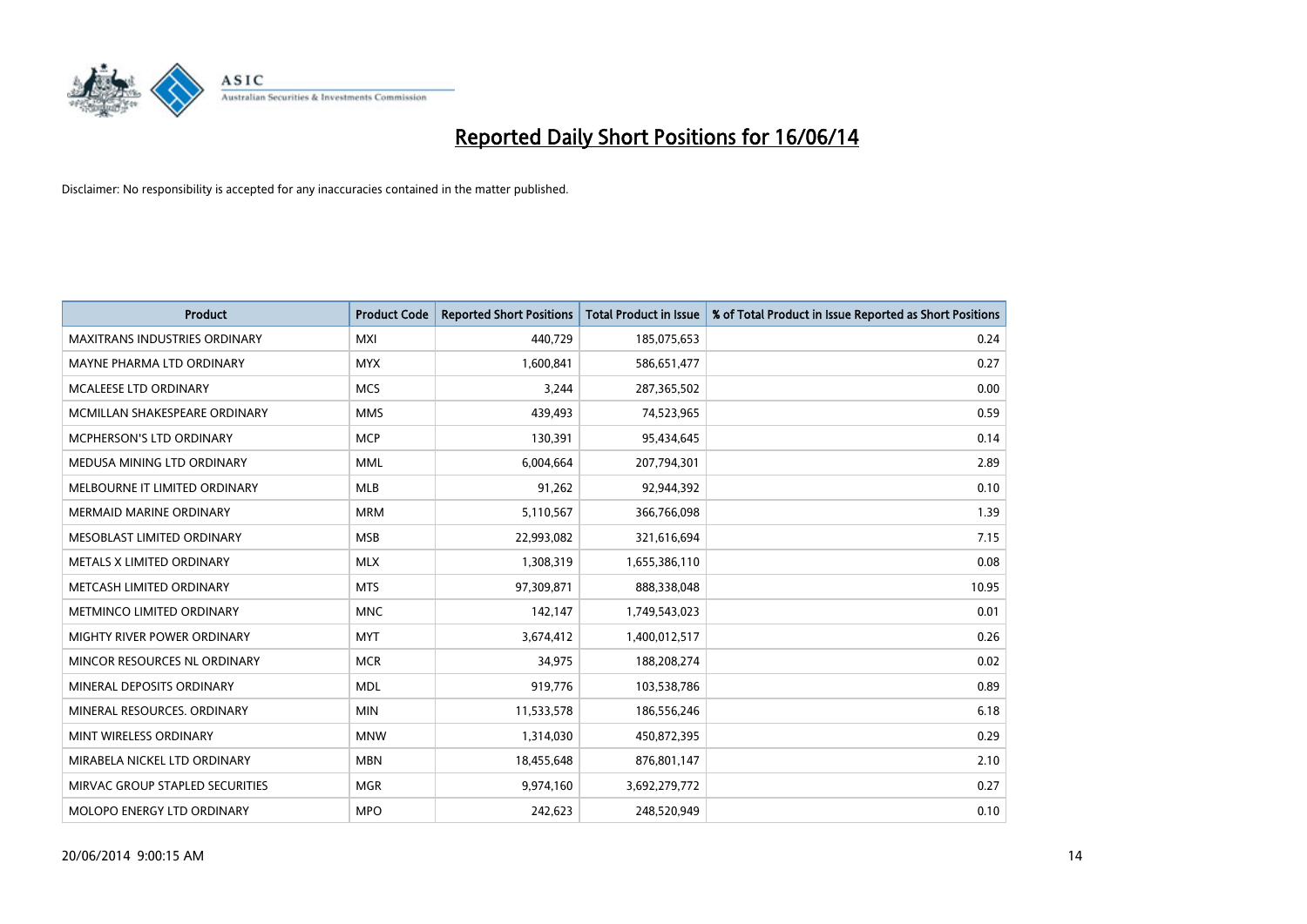

| <b>Product</b>                    | <b>Product Code</b> | <b>Reported Short Positions</b> | <b>Total Product in Issue</b> | % of Total Product in Issue Reported as Short Positions |
|-----------------------------------|---------------------|---------------------------------|-------------------------------|---------------------------------------------------------|
| MONADELPHOUS GROUP ORDINARY       | <b>MND</b>          | 11,527,612                      | 92,679,570                    | 12.44                                                   |
| MORTGAGE CHOICE LTD ORDINARY      | MOC                 | 35,288                          | 123,780,387                   | 0.03                                                    |
| <b>MOUNT GIBSON IRON ORDINARY</b> | <b>MGX</b>          | 12,932,412                      | 1,090,584,232                 | 1.19                                                    |
| MULTIPLEX SITES SITES             | <b>MXUPA</b>        | 1,725                           | 4,500,000                     | 0.04                                                    |
| MURCHISON METALS LTD ORDINARY     | <b>MMX</b>          | 215,291                         | 450,497,346                   | 0.05                                                    |
| MYER HOLDINGS LTD ORDINARY        | <b>MYR</b>          | 61,588,584                      | 585,684,551                   | 10.52                                                   |
| <b>MYSTATE LIMITED ORDINARY</b>   | <b>MYS</b>          | 5,548                           | 87,261,995                    | 0.01                                                    |
| NANOSONICS LIMITED ORDINARY       | <b>NAN</b>          | 1,309,433                       | 263,798,826                   | 0.50                                                    |
| NATIONAL AUST, BANK ORDINARY      | <b>NAB</b>          | 8,525,637                       | 2,353,916,258                 | 0.36                                                    |
| NATIONAL STORAGE STAPLED          | <b>NSR</b>          | 268,441                         | 244,897,096                   | 0.11                                                    |
| NAVITAS LIMITED ORDINARY          | <b>NVT</b>          | 3,162,880                       | 375,712,581                   | 0.84                                                    |
| NEARMAP LTD ORDINARY              | <b>NEA</b>          | 343,133                         | 337,346,101                   | 0.10                                                    |
| NEON ENERGY LIMITED ORDINARY      | <b>NEN</b>          | 344,474                         | 553,037,848                   | 0.06                                                    |
| NEUREN PHARMACEUT. ORDINARY       | <b>NEU</b>          | 225,038                         | 1,552,012,026                 | 0.01                                                    |
| NEW HOPE CORPORATION ORDINARY     | <b>NHC</b>          | 1,296,442                       | 830,933,112                   | 0.16                                                    |
| NEWCREST MINING ORDINARY          | <b>NCM</b>          | 12,059,201                      | 766,510,971                   | 1.57                                                    |
| NEWS CORP A NON-VOTING CDI        | <b>NWSLV</b>        | 396,517                         | 3,111,659                     | 12.74                                                   |
| NEWS CORP B VOTING CDI            | <b>NWS</b>          | 2,191,276                       | 21,481,870                    | 10.20                                                   |
| NEWSAT LIMITED ORDINARY           | <b>NWT</b>          | 6,500,274                       | 612,199,841                   | 1.06                                                    |
| NEXTDC LIMITED ORDINARY           | <b>NXT</b>          | 15,374,575                      | 193,154,486                   | 7.96                                                    |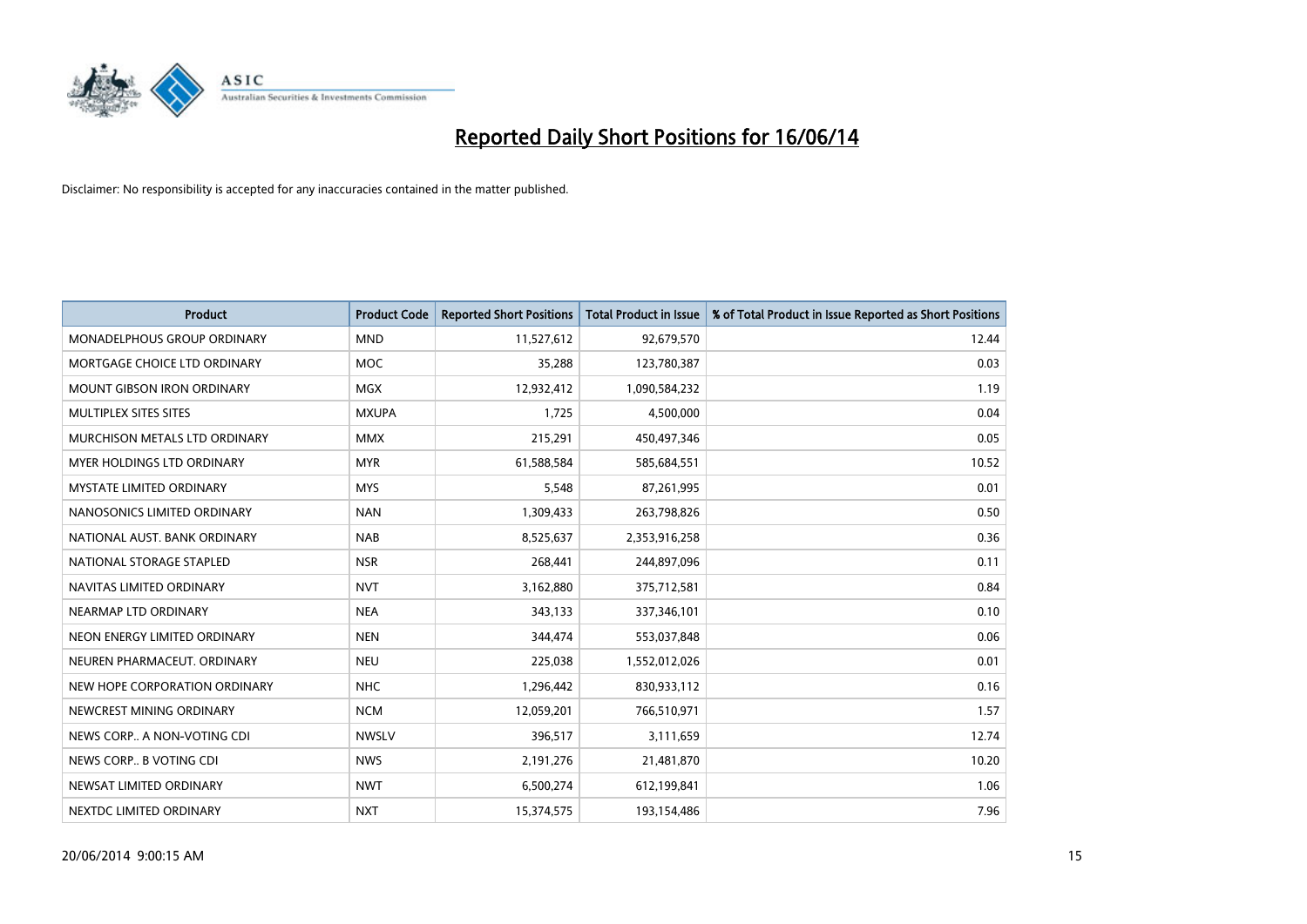

| <b>Product</b>                        | <b>Product Code</b> | <b>Reported Short Positions</b> | <b>Total Product in Issue</b> | % of Total Product in Issue Reported as Short Positions |
|---------------------------------------|---------------------|---------------------------------|-------------------------------|---------------------------------------------------------|
| NEXUS ENERGY LIMITED ORDINARY         | <b>NXS</b>          | 934,652                         | 1,330,219,459                 | 0.07                                                    |
| NIB HOLDINGS LIMITED ORDINARY         | <b>NHF</b>          | 1,956,443                       | 439,004,182                   | 0.45                                                    |
| NICK SCALI LIMITED ORDINARY           | <b>NCK</b>          | $\mathbf{1}$                    | 81,000,000                    | 0.00                                                    |
| NIDO PETROLEUM ORDINARY               | <b>NDO</b>          | 47,402                          | 2,048,317,635                 | 0.00                                                    |
| NINE ENTERTAINMENT ORDINARY           | <b>NEC</b>          | 8,194,746                       | 940,295,023                   | 0.87                                                    |
| NOBLE MINERAL RES ORDINARY            | <b>NMG</b>          | 2,365,726                       | 666,397,952                   | 0.36                                                    |
| NORTHERN IRON LTD ORDINARY            | <b>NFE</b>          | 20,000                          | 484,405,314                   | 0.00                                                    |
| NORTHERN STAR ORDINARY                | <b>NST</b>          | 2,064,589                       | 578,591,915                   | 0.36                                                    |
| NOVOGEN LIMITED ORDINARY              | <b>NRT</b>          | 114,793                         | 168,557,834                   | 0.07                                                    |
| NRW HOLDINGS LIMITED ORDINARY         | <b>NWH</b>          | 14,422,339                      | 278,888,011                   | 5.17                                                    |
| NUCOAL RESOURCES LTD ORDINARY         | <b>NCR</b>          |                                 | 768,612,354                   | 0.00                                                    |
| NUFARM LIMITED ORDINARY               | <b>NUF</b>          | 15,527,135                      | 264,021,627                   | 5.88                                                    |
| NUPLEX INDUSTRIES ORDINARY            | <b>NPX</b>          | 1,000                           | 198,125,827                   | 0.00                                                    |
| OAKTON LIMITED ORDINARY               | <b>OKN</b>          | 1,273                           | 89,990,235                    | 0.00                                                    |
| OCEANAGOLD CORP. CHESS DEPOSITARY INT | <b>OGC</b>          | 1,787,792                       | 300,567,377                   | 0.59                                                    |
| OCEANIA CAPITAL LTD ORDINARY          | <b>OCP</b>          | -1                              | 35,307,209                    | 0.00                                                    |
| OIL SEARCH LTD ORDINARY               | OSH                 | 11,823,566                      | 1,519,022,225                 | 0.78                                                    |
| OM HOLDINGS LIMITED ORDINARY          | OMH                 | 812,873                         | 733,423,337                   | 0.11                                                    |
| ORICA LIMITED ORDINARY                | ORI                 | 10,328,290                      | 370,924,362                   | 2.78                                                    |
| ORIGIN ENERGY ORDINARY                | <b>ORG</b>          | 7,252,598                       | 1,103,645,753                 | 0.66                                                    |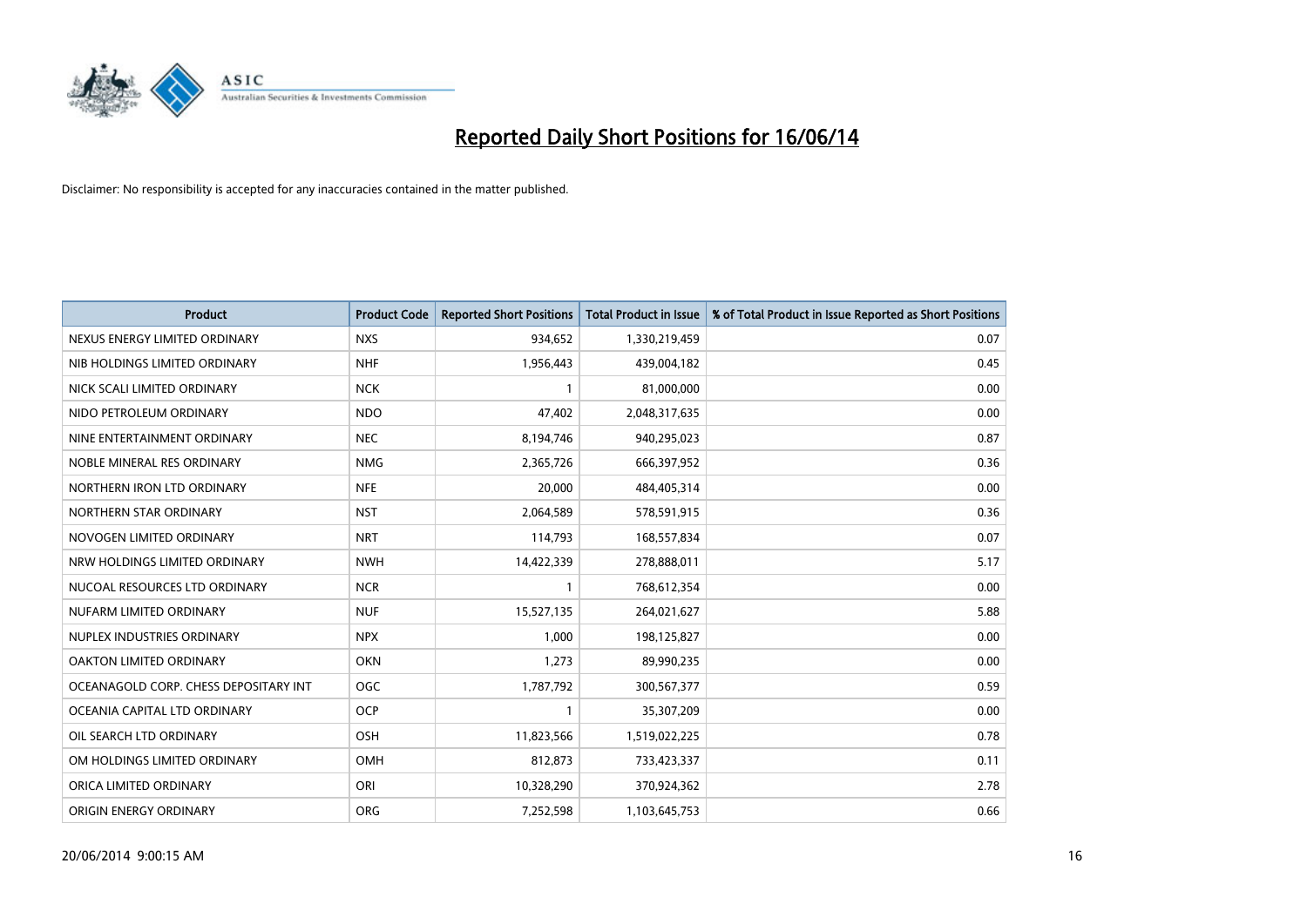

| <b>Product</b>                | <b>Product Code</b> | <b>Reported Short Positions</b> | <b>Total Product in Issue</b> | % of Total Product in Issue Reported as Short Positions |
|-------------------------------|---------------------|---------------------------------|-------------------------------|---------------------------------------------------------|
| OROCOBRE LIMITED ORDINARY     | <b>ORE</b>          | 2,089,568                       | 132,041,911                   | 1.58                                                    |
| ORORA LIMITED ORDINARY        | <b>ORA</b>          | 952,598                         | 1,206,684,923                 | 0.08                                                    |
| OROTONGROUP LIMITED ORDINARY  | <b>ORL</b>          | 224,309                         | 40,880,902                    | 0.55                                                    |
| OTTO ENERGY LIMITED ORDINARY  | <b>OEL</b>          | 361,484                         | 1,151,790,071                 | 0.03                                                    |
| OZ MINERALS ORDINARY          | OZL                 | 16,667,593                      | 303,470,022                   | 5.49                                                    |
| OZFOREX GROUP LTD ORDINARY    | <b>OFX</b>          | 6,403,145                       | 240,000,000                   | 2.67                                                    |
| PACIFIC BRANDS ORDINARY       | <b>PBG</b>          | 18,992,079                      | 917,226,291                   | 2.07                                                    |
| PACT GROUP HLDGS LTD ORDINARY | <b>PGH</b>          | 3,257,376                       | 294,097,961                   | 1.11                                                    |
| PALADIN ENERGY LTD ORDINARY   | <b>PDN</b>          | 98,632,019                      | 964, 367, 284                 | 10.23                                                   |
| PANAUST LIMITED ORDINARY      | <b>PNA</b>          | 544,521                         | 635,580,654                   | 0.09                                                    |
| PANORAMIC RESOURCES ORDINARY  | PAN                 | 1,093,748                       | 322,275,824                   | 0.34                                                    |
| PANTERRA GOLD LTD ORDINARY    | PGI                 | $\mathbf{1}$                    | 773,281,012                   | 0.00                                                    |
| PAPERLINX LIMITED ORDINARY    | <b>PPX</b>          | 44,770                          | 665,181,261                   | 0.01                                                    |
| PAPILLON RES LTD ORDINARY     | PIR                 | 9,286,156                       | 341,794,210                   | 2.72                                                    |
| PATTIES FOODS LTD ORDINARY    | PFL                 | $\mathbf{1}$                    | 139,144,338                   | 0.00                                                    |
| PEET LIMITED ORDINARY         | <b>PPC</b>          | 76,608                          | 433,389,348                   | 0.02                                                    |
| PERPETUAL LIMITED ORDINARY    | PPT                 | 1,344,420                       | 46,574,426                    | 2.89                                                    |
| PERSEUS MINING LTD ORDINARY   | <b>PRU</b>          | 12,090,764                      | 526,656,401                   | 2.30                                                    |
| PHARMAXIS LTD ORDINARY        | <b>PXS</b>          | 408,118                         | 309,514,849                   | 0.13                                                    |
| PLATINUM ASSET ORDINARY       | <b>PTM</b>          | 917,159                         | 580,336,142                   | 0.16                                                    |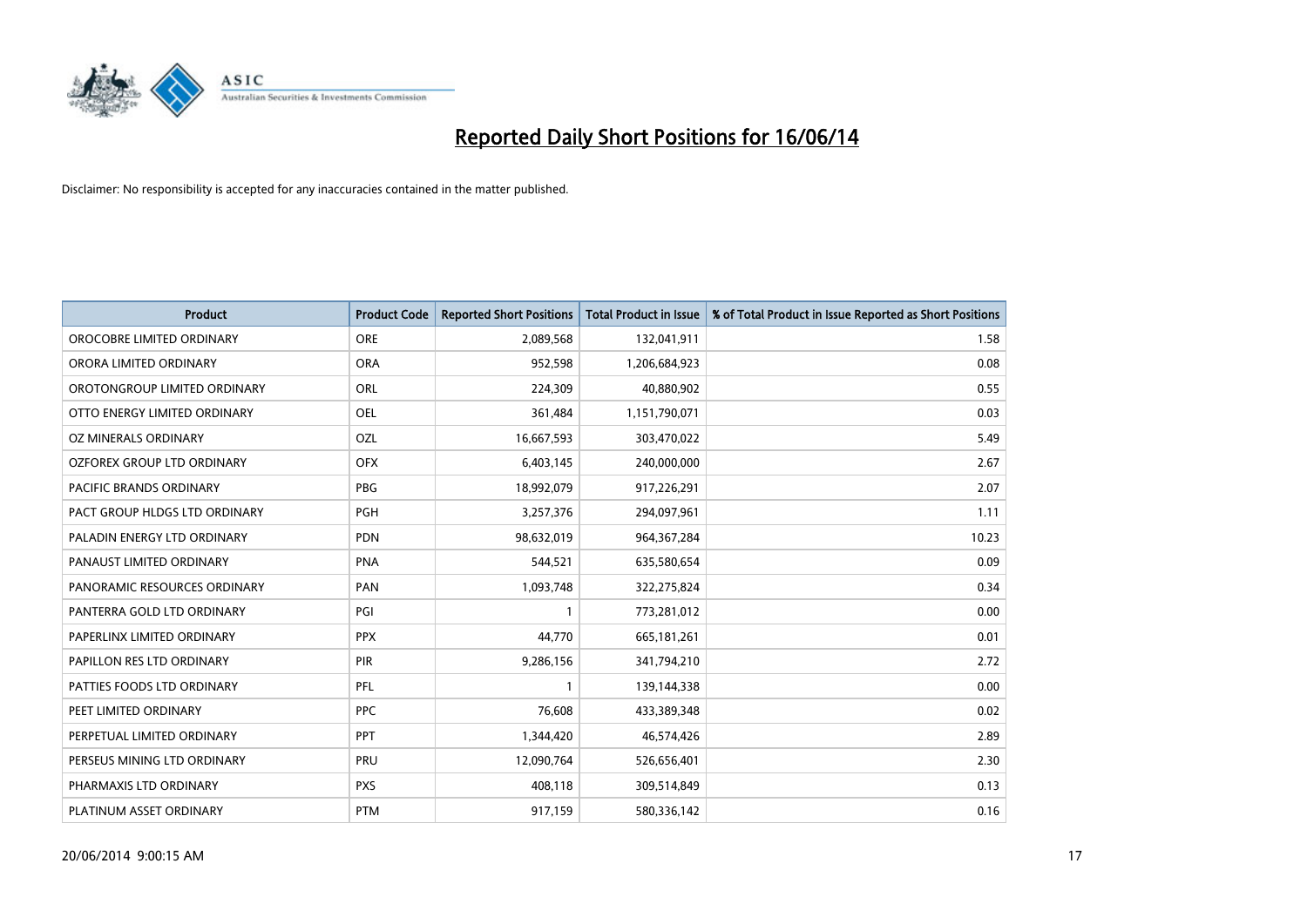

| <b>Product</b>                      | <b>Product Code</b> | <b>Reported Short Positions</b> | <b>Total Product in Issue</b> | % of Total Product in Issue Reported as Short Positions |
|-------------------------------------|---------------------|---------------------------------|-------------------------------|---------------------------------------------------------|
| PLATINUM AUSTRALIA ORDINARY         | <b>PLA</b>          | 836,127                         | 504,968,043                   | 0.17                                                    |
| PLATINUM CAPITAL LTD ORDINARY       | <b>PMC</b>          | 2,275                           | 231,071,933                   | 0.00                                                    |
| PMP LIMITED ORDINARY                | <b>PMP</b>          | 1,584,873                       | 323,781,124                   | 0.49                                                    |
| PRANA BIOTECHNOLOGY ORDINARY        | PBT                 | 2,947,616                       | 488,646,960                   | 0.60                                                    |
| PREMIER INVESTMENTS ORDINARY        | <b>PMV</b>          | 118,052                         | 155,714,874                   | 0.08                                                    |
| PRIMA BIOMED LTD ORDINARY           | <b>PRR</b>          | 272,800                         | 1,228,709,341                 | 0.02                                                    |
| PRIMARY HEALTH CARE ORDINARY        | <b>PRY</b>          | 16,413,485                      | 505,659,944                   | 3.25                                                    |
| PRIME MEDIA GRP LTD ORDINARY        | <b>PRT</b>          | 2,070,819                       | 366,330,303                   | 0.57                                                    |
| PROGRAMMED ORDINARY                 | <b>PRG</b>          | 255,120                         | 118,253,992                   | 0.22                                                    |
| <b>QANTAS AIRWAYS ORDINARY</b>      | QAN                 | 89,118,635                      | 2,196,330,250                 | 4.06                                                    |
| <b>OBE INSURANCE GROUP ORDINARY</b> | <b>OBE</b>          | 5,019,986                       | 1,277,602,695                 | 0.39                                                    |
| ORXPHARMA LTD ORDINARY              | QRX                 | 30,000                          | 164,190,969                   | 0.02                                                    |
| <b>QUBE HOLDINGS LTD ORDINARY</b>   | <b>QUB</b>          | 21,555,015                      | 1,051,172,929                 | 2.05                                                    |
| RAMELIUS RESOURCES ORDINARY         | <b>RMS</b>          | 11,999                          | 365,740,380                   | 0.00                                                    |
| RAMSAY HEALTH CARE ORDINARY         | <b>RHC</b>          | 1,328,935                       | 202,081,252                   | 0.66                                                    |
| RCG CORPORATION LTD ORDINARY        | <b>RCG</b>          | 125,147                         | 263,808,625                   | 0.05                                                    |
| <b>RCR TOMLINSON ORDINARY</b>       | <b>RCR</b>          | 519,478                         | 136,989,238                   | 0.38                                                    |
| <b>REA GROUP ORDINARY</b>           | <b>REA</b>          | 1,071,696                       | 131,714,699                   | 0.81                                                    |
| RECALL HOLDINGS LTD ORDINARY        | <b>REC</b>          | 3,825,670                       | 312,836,448                   | 1.22                                                    |
| RECKON LIMITED ORDINARY             | <b>RKN</b>          | 1,330,444                       | 126,913,066                   | 1.05                                                    |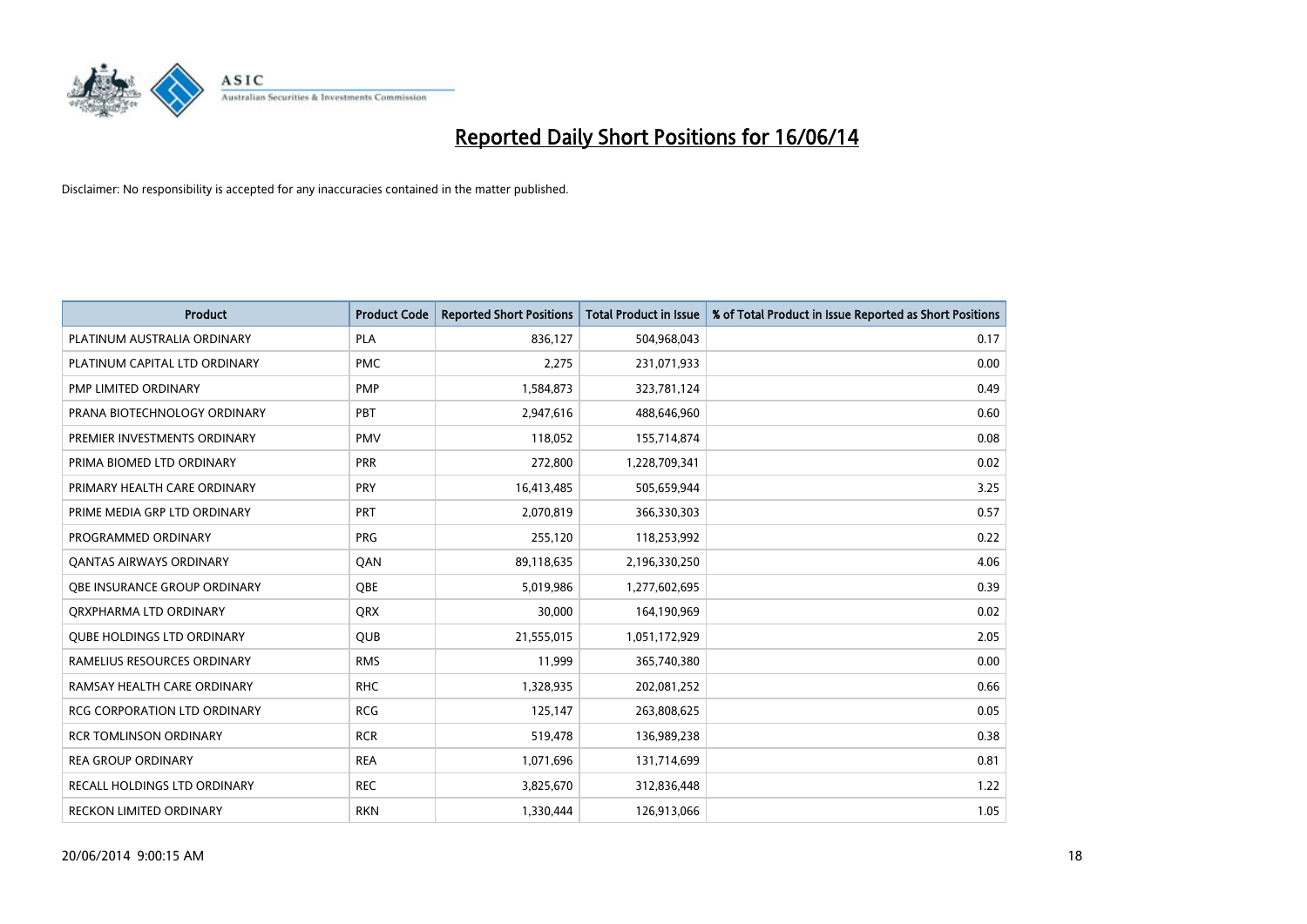

| <b>Product</b>                      | <b>Product Code</b> | <b>Reported Short Positions</b> | <b>Total Product in Issue</b> | % of Total Product in Issue Reported as Short Positions |
|-------------------------------------|---------------------|---------------------------------|-------------------------------|---------------------------------------------------------|
| <b>RED 5 LIMITED ORDINARY</b>       | <b>RED</b>          | 178,726                         | 759,451,008                   | 0.02                                                    |
| <b>RED FORK ENERGY ORDINARY</b>     | <b>RFE</b>          | 1,814,999                       | 501,051,719                   | 0.36                                                    |
| REDBANK ENERGY LTD ORDINARY         | AEJ                 | 13                              | 786,287                       | 0.00                                                    |
| REECE AUSTRALIA LTD. ORDINARY       | <b>REH</b>          | 16                              | 99,600,000                    | 0.00                                                    |
| REED RESOURCES LTD ORDINARY         | <b>RDR</b>          | 1,015                           | 523,453,895                   | 0.00                                                    |
| <b>REGIS RESOURCES ORDINARY</b>     | <b>RRL</b>          | 27,561,606                      | 499,744,095                   | 5.52                                                    |
| RESMED INC CDI 10:1                 | <b>RMD</b>          | 37,922,536                      | 1,402,915,440                 | 2.70                                                    |
| RESOLUTE MINING ORDINARY            | <b>RSG</b>          | 10,241,882                      | 641,189,223                   | 1.60                                                    |
| <b>RESOURCE GENERATION ORDINARY</b> | <b>RES</b>          | 1,220                           | 581,380,338                   | 0.00                                                    |
| <b>RETAIL FOOD GROUP ORDINARY</b>   | <b>RFG</b>          | 5,363,242                       | 144,868,508                   | 3.70                                                    |
| REX MINERALS LIMITED ORDINARY       | <b>RXM</b>          | 662,132                         | 220,519,784                   | 0.30                                                    |
| RIO TINTO LIMITED ORDINARY          | <b>RIO</b>          | 5,457,823                       | 435,758,720                   | 1.25                                                    |
| ROC OIL COMPANY ORDINARY            | <b>ROC</b>          | 12,969,448                      | 687,618,400                   | 1.89                                                    |
| ROYAL WOLF HOLDINGS ORDINARY        | <b>RWH</b>          | 192,532                         | 100,387,052                   | 0.19                                                    |
| RUBIK FINANCIAL LTD, ORDINARY       | <b>RFL</b>          | 41,052                          | 340,999,914                   | 0.01                                                    |
| RUM JUNGLE RES ORDINARY             | <b>RUM</b>          | 7,500,000                       | 385,504,597                   | 1.95                                                    |
| SAI GLOBAL LIMITED ORDINARY         | SAI                 | 2,178,682                       | 210,815,541                   | 1.03                                                    |
| SALMAT LIMITED ORDINARY             | <b>SLM</b>          | 54                              | 159,812,799                   | 0.00                                                    |
| SAMSON OIL & GAS LTD ORDINARY       | SSN                 | 18,884,960                      | 2,837,756,933                 | 0.67                                                    |
| SANDFIRE RESOURCES ORDINARY         | <b>SFR</b>          | 1,635,690                       | 155,640,968                   | 1.05                                                    |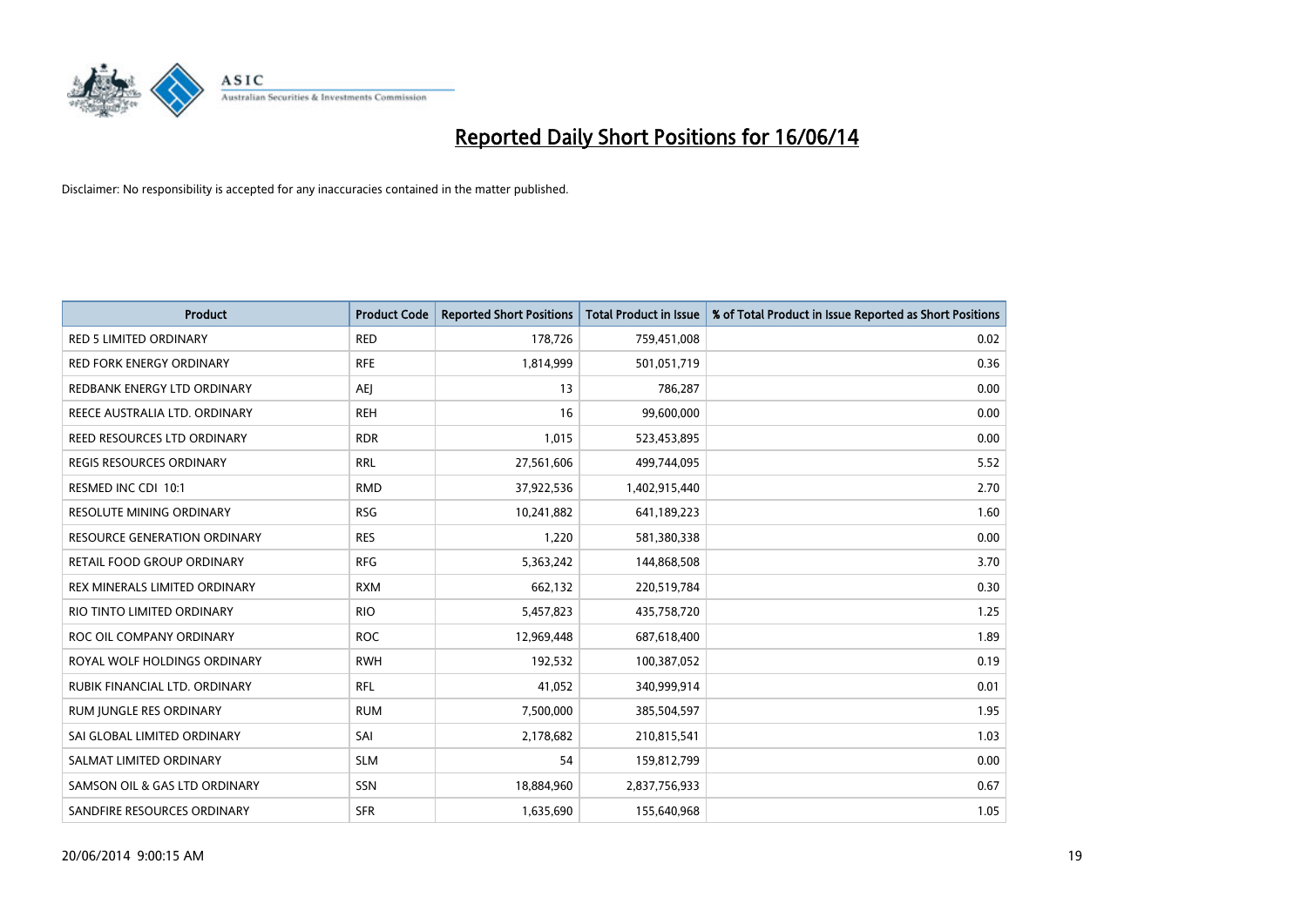

| <b>Product</b>                           | <b>Product Code</b> | <b>Reported Short Positions</b> | <b>Total Product in Issue</b> | % of Total Product in Issue Reported as Short Positions |
|------------------------------------------|---------------------|---------------------------------|-------------------------------|---------------------------------------------------------|
| <b>SANTOS LTD ORDINARY</b>               | <b>STO</b>          | 6,410,309                       | 975,333,205                   | 0.66                                                    |
| SARACEN MINERAL ORDINARY                 | <b>SAR</b>          | 2,081,902                       | 792,784,738                   | 0.26                                                    |
| SCA PROPERTY GROUP STAPLED SECURITIES    | SCP                 | 40,732,653                      | 648,628,320                   | 6.28                                                    |
| SEDGMAN LIMITED ORDINARY                 | <b>SDM</b>          | 2,579,304                       | 227,059,277                   | 1.14                                                    |
| SEEK LIMITED ORDINARY                    | <b>SEK</b>          | 9,597,553                       | 340,384,875                   | 2.82                                                    |
| SELECT HARVESTS ORDINARY                 | <b>SHV</b>          | 64,707                          | 57,999,427                    | 0.11                                                    |
| SENEX ENERGY LIMITED ORDINARY            | SXY                 | 8,405,368                       | 1,145,113,917                 | 0.73                                                    |
| SERVCORP LIMITED ORDINARY                | SRV                 | 9,179                           | 98,432,275                    | 0.01                                                    |
| SERVICE STREAM ORDINARY                  | <b>SSM</b>          | 30                              | 386,389,873                   | 0.00                                                    |
| SEVEN GROUP HOLDINGS ORDINARY            | <b>SVW</b>          | 376,874                         | 305,294,332                   | 0.12                                                    |
| SEVEN WEST MEDIA LTD ORDINARY            | <b>SWM</b>          | 3,729,113                       | 999,160,872                   | 0.37                                                    |
| SG FLEET GROUP LTD ORDINARY              | SGF                 | 773,271                         | 242,691,826                   | 0.32                                                    |
| SIGMA PHARMACEUTICAL ORDINARY            | <b>SIP</b>          | 15,707,881                      | 1,112,511,644                 | 1.41                                                    |
| SILEX SYSTEMS ORDINARY                   | <b>SLX</b>          | 3,223,158                       | 170,367,734                   | 1.89                                                    |
| SILVER CHEF LIMITED ORDINARY             | SIV                 | 87,561                          | 29,333,629                    | 0.30                                                    |
| SILVER LAKE RESOURCE ORDINARY            | <b>SLR</b>          | 23,498,650                      | 503,233,971                   | 4.67                                                    |
| SIMS METAL MGMT LTD ORDINARY             | SGM                 | 12,741,264                      | 204,601,321                   | 6.23                                                    |
| SINGAPORE TELECOMM. CHESS DEPOSITARY INT | SGT                 | 13,016,902                      | 138,054,754                   | 9.43                                                    |
| SINO GAS ENERGY ORDINARY                 | <b>SEH</b>          | 2,654,085                       | 1,530,457,040                 | 0.17                                                    |
| SIRIUS RESOURCES NL ORDINARY             | <b>SIR</b>          | 12,713,430                      | 262,030,167                   | 4.85                                                    |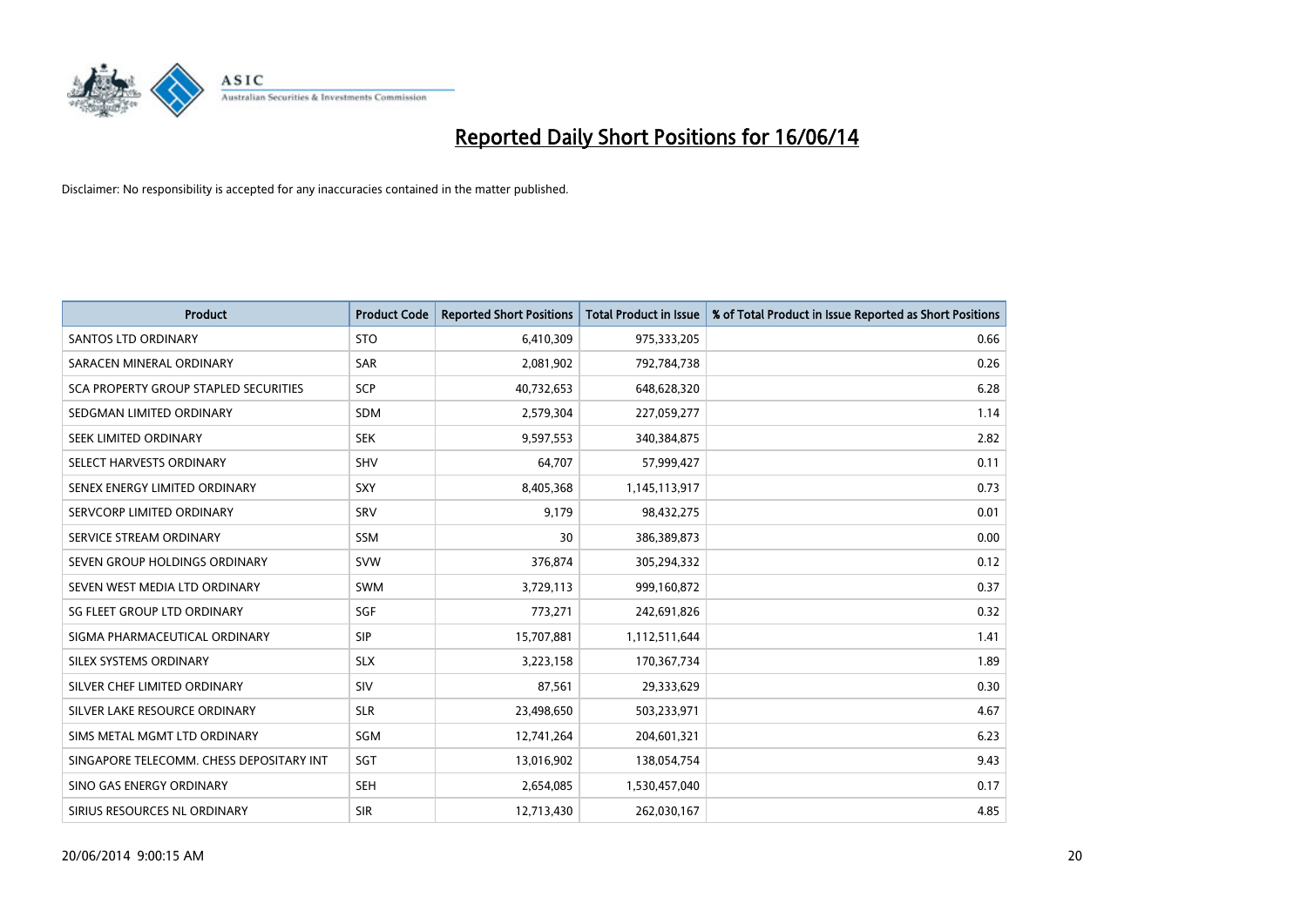

| <b>Product</b>                           | <b>Product Code</b> | <b>Reported Short Positions</b> | <b>Total Product in Issue</b> | % of Total Product in Issue Reported as Short Positions |
|------------------------------------------|---------------------|---------------------------------|-------------------------------|---------------------------------------------------------|
| SIRTEX MEDICAL ORDINARY                  | <b>SRX</b>          | 121,737                         | 56,108,439                    | 0.22                                                    |
| SKILLED GROUP LTD ORDINARY               | <b>SKE</b>          | 1,747,891                       | 235,254,496                   | 0.74                                                    |
| <b>SKY NETWORK ORDINARY</b>              | <b>SKT</b>          | 79,565                          | 389,139,785                   | 0.02                                                    |
| SKYCITY ENT GRP LTD ORDINARY             | <b>SKC</b>          | 186,489                         | 582,088,094                   | 0.03                                                    |
| <b>SLATER &amp; GORDON ORDINARY</b>      | SGH                 | 7,006,045                       | 204,338,625                   | 3.43                                                    |
| SMS MANAGEMENT, ORDINARY                 | <b>SMX</b>          | 3,100,424                       | 70,099,763                    | 4.42                                                    |
| SONIC HEALTHCARE ORDINARY                | <b>SHL</b>          | 2,917,785                       | 400,811,556                   | 0.73                                                    |
| SOUL PATTINSON (W.H) ORDINARY            | SOL                 | 4,504                           | 239,395,320                   | 0.00                                                    |
| SOUTH BOULDER MINES ORDINARY             | <b>STB</b>          | $\mathbf{1}$                    | 129,277,826                   | 0.00                                                    |
| SP AUSNET STAPLED SECURITIES             | <b>SPN</b>          | 40,271,589                      | 3,386,607,080                 | 1.19                                                    |
| SPARK INFRASTRUCTURE STAPLED US PROHIBT. | SKI                 | 14,713,498                      | 1,440,370,628                 | 1.02                                                    |
| SPDR 200 FUND ETF UNITS                  | <b>STW</b>          | 11,206                          | 45,526,368                    | 0.02                                                    |
| SPDR 200 RESOURCES ETF UNITS             | <b>OZR</b>          | 188                             | 1,601,962                     | 0.01                                                    |
| SPECIALTY FASHION ORDINARY               | SFH                 | 374,665                         | 192,236,121                   | 0.19                                                    |
| SPOTLESS GRP HLD LTD ORDINARY            | <b>SPO</b>          | 10,346,017                      | 1,098,290,178                 | 0.94                                                    |
| ST BARBARA LIMITED ORDINARY              | SBM                 | 24,789,771                      | 488,074,077                   | 5.08                                                    |
| STARPHARMA HOLDINGS ORDINARY             | SPL                 | 13,959,911                      | 284,914,680                   | 4.90                                                    |
| STEADFAST GROUP LTD ORDINARY             | <b>SDF</b>          | 1,965,758                       | 501,638,307                   | 0.39                                                    |
| STH CRS ELECT ENGNR ORDINARY             | <b>SXE</b>          | 19,573                          | 161,523,130                   | 0.01                                                    |
| STHN CROSS MEDIA ORDINARY                | SXL                 | 21,418,911                      | 705,246,986                   | 3.04                                                    |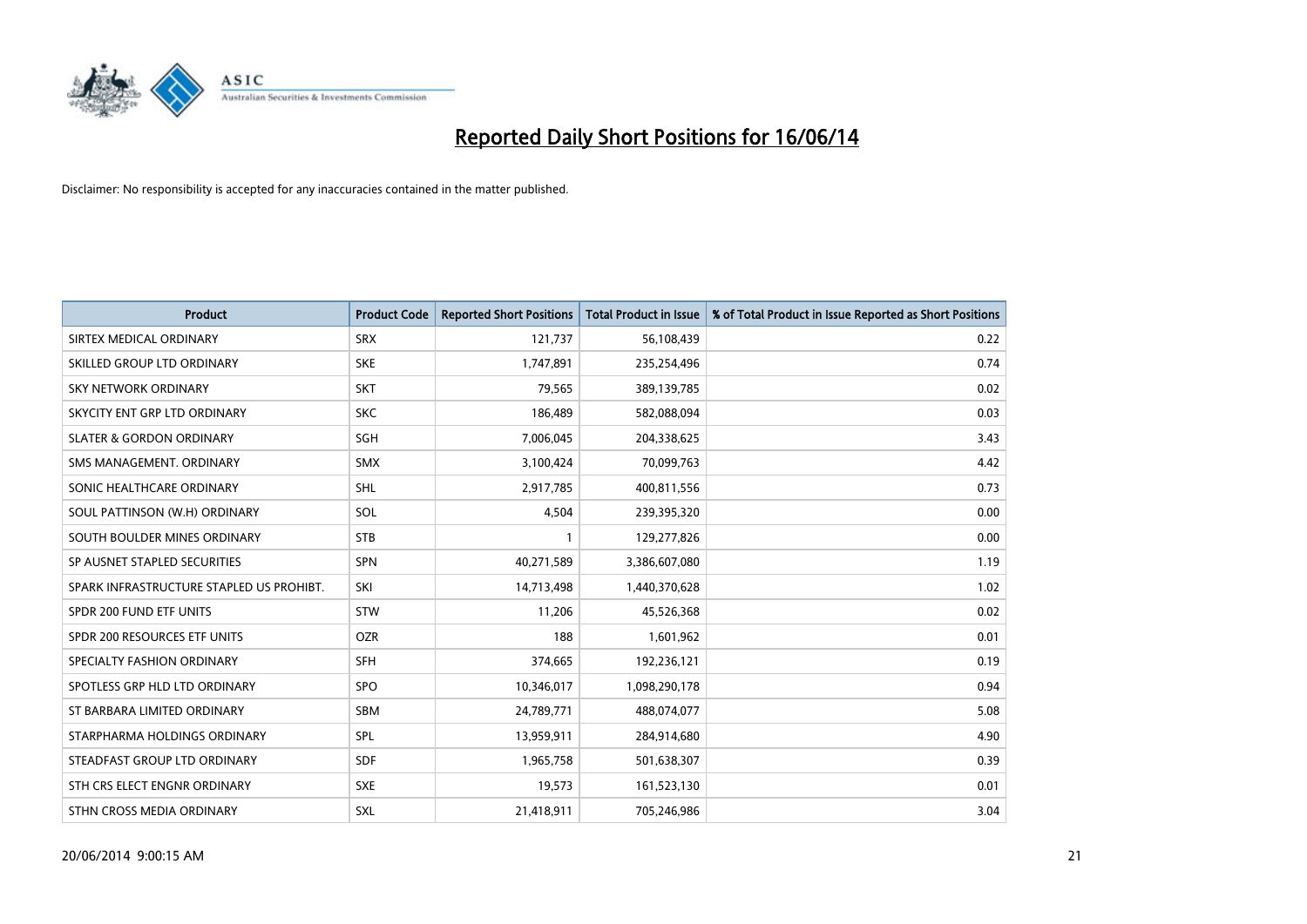

| <b>Product</b>                   | <b>Product Code</b> | <b>Reported Short Positions</b> | <b>Total Product in Issue</b> | % of Total Product in Issue Reported as Short Positions |
|----------------------------------|---------------------|---------------------------------|-------------------------------|---------------------------------------------------------|
| STOCKLAND UNITS/ORD STAPLED      | SGP                 | 23,357,985                      | 2,326,978,560                 | 1.00                                                    |
| STRAITS RES LTD. ORDINARY        | <b>SRQ</b>          | 28,747                          | 1,217,730,293                 | 0.00                                                    |
| STRIKE ENERGY LTD ORDINARY       | <b>STX</b>          | 3,727                           | 833,330,946                   | 0.00                                                    |
| STW COMMUNICATIONS ORDINARY      | SGN                 | 2,539,072                       | 403,828,512                   | 0.63                                                    |
| SUNCORP GROUP LTD ORDINARY       | <b>SUN</b>          | 11,683,724                      | 1,286,600,980                 | 0.91                                                    |
| SUNDANCE ENERGY ORDINARY         | <b>SEA</b>          | 11,593,541                      | 547,675,861                   | 2.12                                                    |
| SUNDANCE RESOURCES ORDINARY      | SDL                 | 85,238,426                      | 3,082,028,456                 | 2.77                                                    |
| SUNLAND GROUP LTD ORDINARY       | <b>SDG</b>          | 88,864                          | 181,710,087                   | 0.05                                                    |
| SUPER RET REP LTD ORDINARY       | <b>SUL</b>          | 2,252,660                       | 196,731,620                   | 1.15                                                    |
| SYD AIRPORT STAPLED US PROHIBIT. | SYD                 | 14,196,363                      | 2,216,216,041                 | 0.64                                                    |
| SYRAH RESOURCES ORDINARY         | <b>SYR</b>          | 6,270,049                       | 162,500,614                   | 3.86                                                    |
| TABCORP HOLDINGS LTD ORDINARY    | <b>TAH</b>          | 13,324,419                      | 762,954,019                   | 1.75                                                    |
| TANAMI GOLD NL ORDINARY          | <b>TAM</b>          | $\mathbf{1}$                    | 1,175,097,046                 | 0.00                                                    |
| TAP OIL LIMITED ORDINARY         | <b>TAP</b>          | 37,489                          | 242,237,221                   | 0.02                                                    |
| TASSAL GROUP LIMITED ORDINARY    | <b>TGR</b>          | 52,177                          | 146,507,029                   | 0.04                                                    |
| TATTS GROUP LTD ORDINARY         | <b>TTS</b>          | 30,520,613                      | 1,434,447,341                 | 2.13                                                    |
| TECHNOLOGY ONE ORDINARY          | <b>TNE</b>          | 165,145                         | 307,751,455                   | 0.05                                                    |
| TELECOM CORPORATION ORDINARY     | <b>TEL</b>          | 8,298,835                       | 1,828,530,844                 | 0.45                                                    |
| TELSTRA CORPORATION, ORDINARY    | <b>TLS</b>          | 19,895,710                      | 12,443,074,357                | 0.16                                                    |
| TEN NETWORK HOLDINGS ORDINARY    | <b>TEN</b>          | 163,156,370                     | 2,630,984,596                 | 6.20                                                    |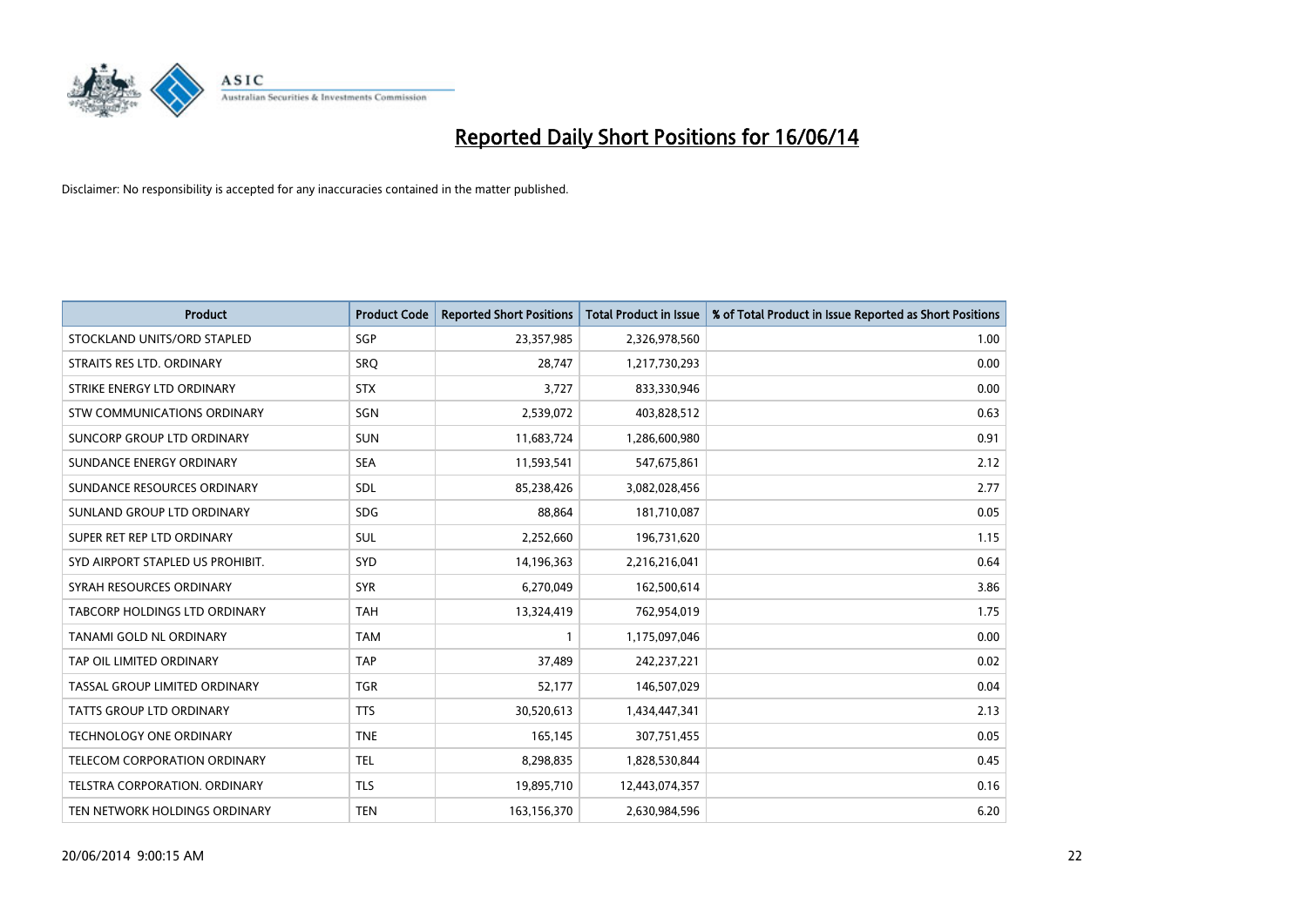

| <b>Product</b>                       | <b>Product Code</b> | <b>Reported Short Positions</b> | <b>Total Product in Issue</b> | % of Total Product in Issue Reported as Short Positions |
|--------------------------------------|---------------------|---------------------------------|-------------------------------|---------------------------------------------------------|
| TERANGA GOLD CORP CDI 1:1            | <b>TGZ</b>          | 84.873                          | 95,839,726                    | 0.09                                                    |
| TFS CORPORATION LTD ORDINARY         | <b>TFC</b>          | 2,164,428                       | 324,157,408                   | 0.67                                                    |
| THE PAS GROUP LTD ORDINARY           | <b>PGR</b>          | 2,074,224                       | 136,690,860                   | 1.52                                                    |
| THE REJECT SHOP ORDINARY             | <b>TRS</b>          | 3,313,370                       | 28,826,248                    | 11.49                                                   |
| THORN GROUP LIMITED ORDINARY         | <b>TGA</b>          | 54,176                          | 149,494,813                   | 0.04                                                    |
| <b>TIGER RESOURCES ORDINARY</b>      | <b>TGS</b>          | 2,455,617                       | 838,897,617                   | 0.29                                                    |
| TITAN ENERGY SERVICE ORDINARY        | <b>TTN</b>          | 16,837                          | 50,561,915                    | 0.03                                                    |
| TOLL HOLDINGS LTD ORDINARY           | <b>TOL</b>          | 29,179,024                      | 717,133,875                   | 4.07                                                    |
| <b>TOX FREE SOLUTIONS ORDINARY</b>   | <b>TOX</b>          | 3,204,265                       | 133,752,359                   | 2.40                                                    |
| TPG TELECOM LIMITED ORDINARY         | <b>TPM</b>          | 11,236,654                      | 793,808,141                   | 1.42                                                    |
| TRADE ME GROUP ORDINARY              | <b>TME</b>          | 1,946,083                       | 396,584,956                   | 0.49                                                    |
| <b>TRANSFIELD SERVICES ORDINARY</b>  | <b>TSE</b>          | 38,657,346                      | 512,457,716                   | 7.54                                                    |
| TRANSPACIFIC INDUST. ORDINARY        | <b>TPI</b>          | 12,879,099                      | 1,578,786,704                 | 0.82                                                    |
| TRANSURBAN GROUP TRIPLE STAPLED SEC. | TCL                 | 15,299,385                      | 1,896,384,069                 | 0.81                                                    |
| <b>TREASURY GROUP ORDINARY</b>       | <b>TRG</b>          | 21,987                          | 23,070,755                    | 0.10                                                    |
| TREASURY WINE ESTATE ORDINARY        | <b>TWE</b>          | 33,069,526                      | 649,427,560                   | 5.09                                                    |
| TROY RESOURCES LTD ORDINARY          | <b>TRY</b>          | 3,612,460                       | 195,034,997                   | 1.85                                                    |
| TWENTY-FIRST FOX INC B VOTING CDI    | <b>FOX</b>          | 9,824                           | 135,666,441                   | 0.01                                                    |
| UGL LIMITED ORDINARY                 | UGL                 | 18,615,491                      | 166,511,240                   | 11.18                                                   |
| UNILIFE CORPORATION CDI 6:1          | <b>UNS</b>          | 120,000                         | 264,454,422                   | 0.05                                                    |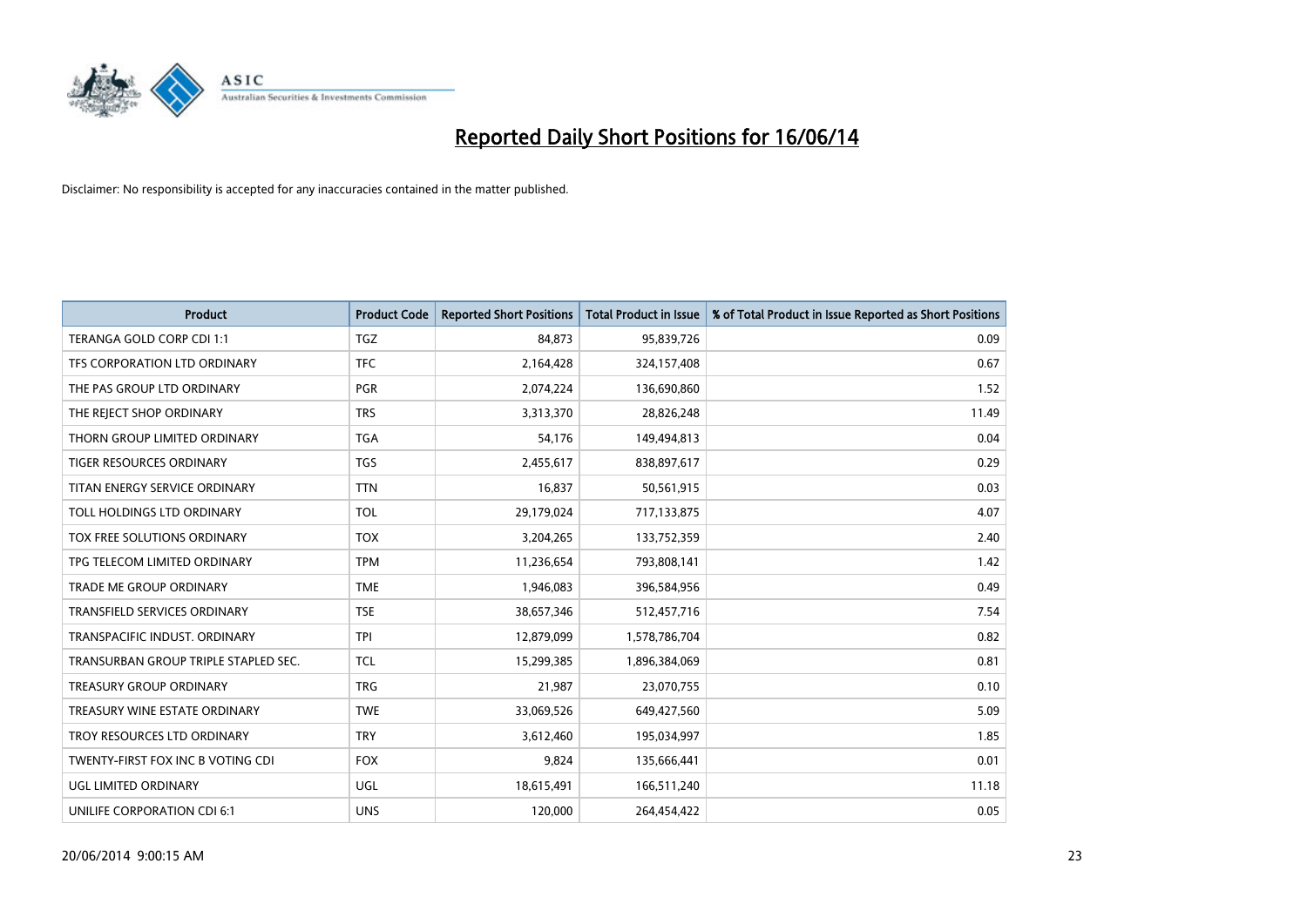

| <b>Product</b>                       | <b>Product Code</b> | <b>Reported Short Positions</b> | <b>Total Product in Issue</b> | % of Total Product in Issue Reported as Short Positions |
|--------------------------------------|---------------------|---------------------------------|-------------------------------|---------------------------------------------------------|
| US MASTERS RES FUND ORDINARY UNITS   | <b>URF</b>          | 27                              | 263,972,915                   | 0.00                                                    |
| UXC LIMITED ORDINARY                 | <b>UXC</b>          | 3,204,994                       | 322,039,934                   | 1.00                                                    |
| <b>VEDA GROUP LTD ORDINARY</b>       | <b>VED</b>          | 14,807,994                      | 842,055,406                   | 1.76                                                    |
| <b>VILLAGE ROADSHOW LTD ORDINARY</b> | <b>VRL</b>          | 1,431,307                       | 159,504,142                   | 0.90                                                    |
| <b>VIRGIN AUS HLDG LTD ORDINARY</b>  | <b>VAH</b>          | 65,518,396                      | 3,514,825,734                 | 1.86                                                    |
| <b>VIRTUS HEALTH LTD ORDINARY</b>    | <b>VRT</b>          | 3,267,975                       | 79,722,678                    | 4.10                                                    |
| <b>VISION EYE INSTITUTE ORDINARY</b> | <b>VEI</b>          | 66,046                          | 161,017,230                   | 0.04                                                    |
| <b>VOCATION LTD ORDINARY</b>         | <b>VET</b>          | 11,103,249                      | 202,899,894                   | 5.47                                                    |
| <b>VOCUS COMMS LTD ORDINARY</b>      | VOC                 | 451,359                         | 92,934,834                    | 0.49                                                    |
| WARRNAMBOOL CHEESE ORDINARY          | <b>WCB</b>          | 19                              | 56,098,797                    | 0.00                                                    |
| <b>WATPAC LIMITED ORDINARY</b>       | <b>WTP</b>          | 5,414                           | 186,489,922                   | 0.00                                                    |
| <b>WDS LIMITED ORDINARY</b>          | <b>WDS</b>          | 22,047                          | 144,740,614                   | 0.02                                                    |
| WEBIET LIMITED ORDINARY              | <b>WEB</b>          | 1,718,177                       | 79,397,959                    | 2.16                                                    |
| <b>WESFARMERS LIMITED ORDINARY</b>   | <b>WES</b>          | 4,272,418                       | 1,143,274,951                 | 0.37                                                    |
| <b>WESTERN AREAS LTD ORDINARY</b>    | <b>WSA</b>          | 17,359,501                      | 232,310,014                   | 7.47                                                    |
| WESTERN DESERT RES. ORDINARY         | <b>WDR</b>          | 10,287,463                      | 620,049,919                   | 1.66                                                    |
| WESTERN DESERT RES. RIGHTS 31-MAR-14 | <b>WDRR</b>         | 17,835                          | 120,009,662                   | 0.01                                                    |
| WESTFIELD GROUP ORD/UNIT STAPLED SEC | <b>WDC</b>          | 4,690,326                       | 2,078,089,686                 | 0.23                                                    |
| WESTFIELD RETAIL TST UNIT STAPLED    | <b>WRT</b>          | 12,767,618                      | 2,979,214,029                 | 0.43                                                    |
| WESTPAC BANKING CORP ORDINARY        | <b>WBC</b>          | 24,244,471                      | 3,109,048,309                 | 0.78                                                    |